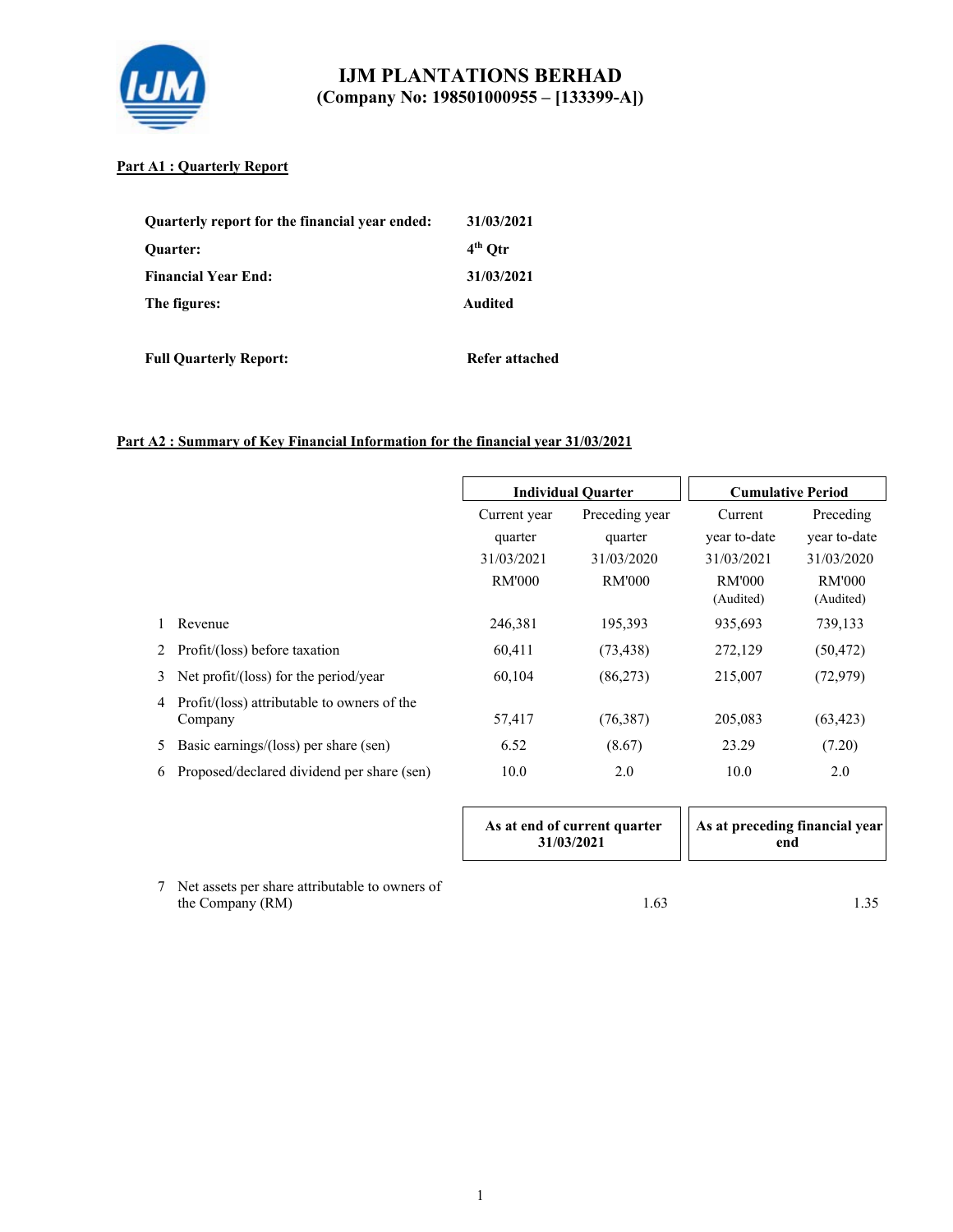# **CONDENSED STATEMENT OF COMPREHENSIVE INCOME**

| The cumulative 12 months ended 31 March figures have been audited                                            |                                   |                       |                         |                                    |                                    |                         |
|--------------------------------------------------------------------------------------------------------------|-----------------------------------|-----------------------|-------------------------|------------------------------------|------------------------------------|-------------------------|
|                                                                                                              | <b>INDIVIDUAL</b>                 |                       |                         | <b>CUMULATIVE</b>                  |                                    |                         |
|                                                                                                              | <b>QUARTER</b>                    |                       |                         | <b>12 MONTHS ENDED</b>             |                                    |                         |
|                                                                                                              | <b>3 MONTHS ENDED</b><br>31 MARCH |                       |                         | 31 MARCH                           |                                    |                         |
|                                                                                                              |                                   |                       |                         |                                    |                                    |                         |
|                                                                                                              | 2021<br><b>RM'000</b>             | 2020<br><b>RM'000</b> | change<br>$\%$<br>$+/-$ | 2021<br><b>RM'000</b><br>(Audited) | 2020<br><b>RM'000</b><br>(Audited) | change<br>$\%$<br>$+/-$ |
| Revenue                                                                                                      | 246,381                           | 195,393               | $+26.1$                 | 935,693                            | 739,133                            | $+26.6$                 |
| Operating expenses                                                                                           | (177, 799)                        | (167, 193)            | $+6.3$                  | (709, 390)                         | (666,311)                          | $+6.5$                  |
| Net other (losses)/gains:                                                                                    |                                   |                       |                         |                                    |                                    |                         |
| - Net other (losses)/gains                                                                                   | (688)                             | 3,262                 | $-121.1$                | (18, 637)                          | (13,291)                           | $+40.2$                 |
| - Net foreign exchange (losses)/gains                                                                        | (3,908)                           | (62, 965)             | $-93.8$                 | 82,390                             | (49, 393)                          | $+266.8$                |
| Profit/(loss) from operations                                                                                | 63,986                            | (31,503)              | $+303.1$                | 290,056                            | 10,138                             | $+2761.1$               |
| Finance costs:                                                                                               |                                   |                       |                         |                                    |                                    |                         |
| - Interest and lease expenses                                                                                | (3,595)                           | (4,352)               | $-17.4$                 | (18,272)                           | (23, 546)                          | $-22.4$                 |
| - Net foreign exchange loss                                                                                  |                                   | (37, 717)             |                         |                                    | (37, 717)                          |                         |
| Share of profits of an associate                                                                             | 20                                | 134                   | $-85.1$                 | 345                                | 653                                | $-47.2$                 |
| Profit/(loss) before taxation                                                                                | 60,411                            | (73, 438)             | $+182.3$                | 272,129                            | (50, 472)                          | $+639.2$                |
| Income tax                                                                                                   | (307)                             | (12, 835)             | $-97.6$                 | (57, 122)                          | (22, 507)                          | $+153.8$                |
| Net profit/(loss) for the financial<br>period/year                                                           | 60,104                            | (86,273)              | $+169.7$                | 215,007                            | (72, 979)                          | $+394.6$                |
| Other comprehensive income/(loss)                                                                            |                                   |                       |                         |                                    |                                    |                         |
| Items that may be reclassified                                                                               |                                   |                       |                         |                                    |                                    |                         |
| subsequently to profit or loss:<br>- Currency translation differences<br>Items that will not be reclassified | 1,485                             | (83, 888)             | $+101.8$                | 60,977                             | (57, 614)                          | $+205.8$                |
| subsequently to profit or loss:<br>- Actuarial (loss)/gain on defined benefit<br>plan                        | (639)                             | 528                   | $-221.0$                | (639)                              | 528                                | $-221.0$                |
|                                                                                                              | 846                               | (83,360)              | $+101.0$                | 60,338                             | (57,086)                           | $+205.7$                |
| Total comprehensive income/(loss)<br>for the financial period/year                                           | 60,950                            | (169, 633)            | $+135.9$                | 275,345                            | (130,065)                          | $+311.7$                |
| Net profit/(loss) attributable to:                                                                           |                                   |                       |                         |                                    |                                    |                         |
| - Owners of the Company                                                                                      | 57,417                            | (76, 387)             | $+175.2$                | 205,083                            | (63, 423)                          | $+423.4$                |
| - Non-controlling interests                                                                                  | 2,687                             | (9,886)               | $+127.2$                | 9,924                              | (9, 556)                           | $+203.9$                |
|                                                                                                              | 60,104                            | (86, 273)             | $+169.7$                | 215,007                            | (72, 979)                          | $+394.6$                |
| Total comprehensive income/(loss)                                                                            |                                   |                       |                         |                                    |                                    |                         |
| attributable to:<br>- Owners of the Company                                                                  | 58,127                            | (160, 781)            | $+136.2$                | 266,198                            | (121, 488)                         | $+319.11$               |
| - Non-controlling interests                                                                                  | 2,823                             | (8, 852)              | $+131.9$                | 9,147                              | (8,577)                            | $+206.6$                |
|                                                                                                              | 60,950                            | (169, 633)            | $+135.9$                | 275,345                            | (130,065)                          | $+311.7$                |
|                                                                                                              |                                   |                       |                         |                                    |                                    |                         |
| Earnings/(loss) per share attributable<br>to owners of the Company:<br>Basic earnings per share:             |                                   |                       |                         |                                    |                                    |                         |
| - [Note B10]                                                                                                 | $6.52$ sen                        | $(8.67)$ sen          |                         | 23.29 sen                          | $(7.20)$ sen                       |                         |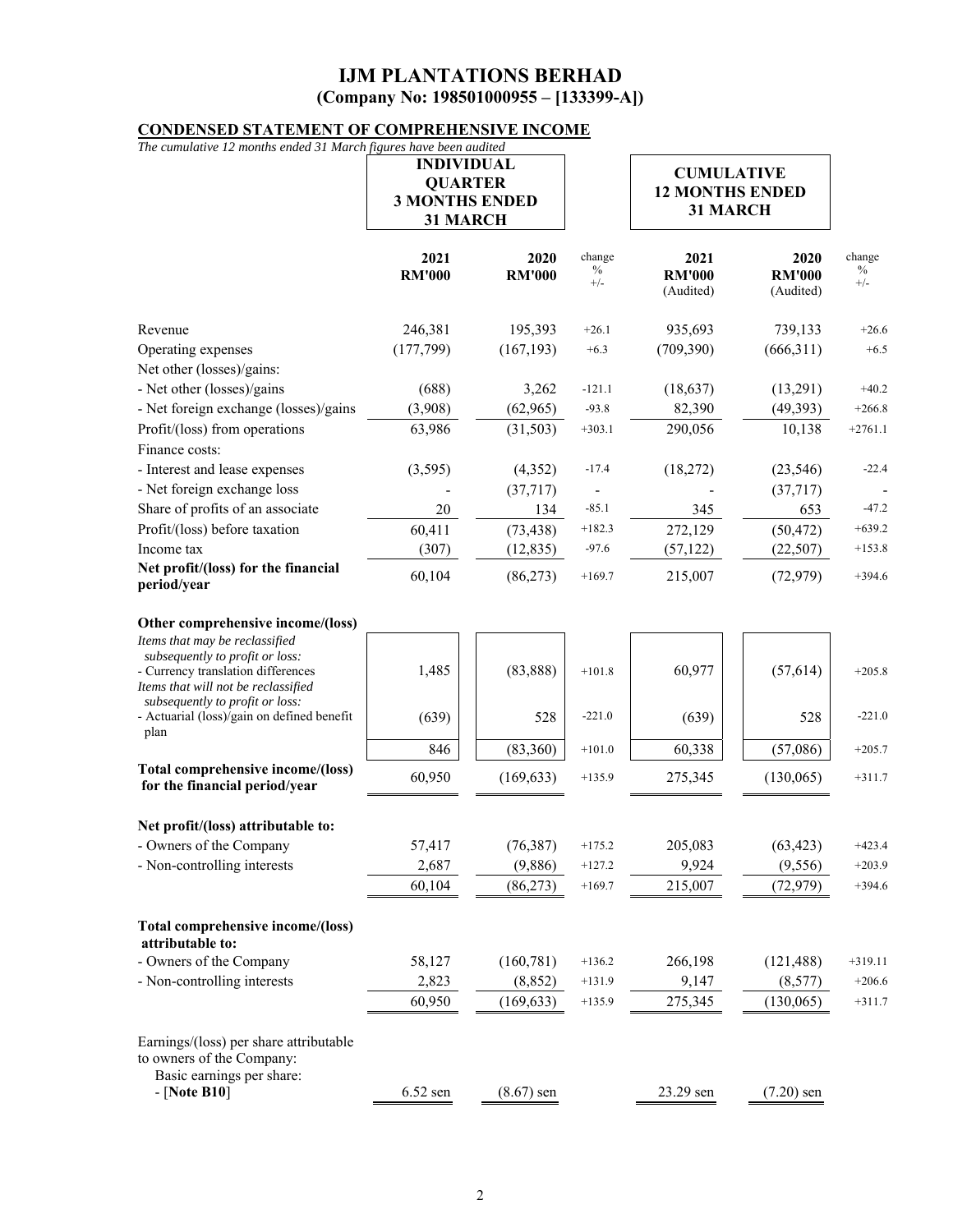# **CONDENSED CONSOLIDATED STATEMENTS OF FINANCIAL POSITION**

|                                                                 | As at<br>31 March 2021<br><b>RM'000</b><br>(Audited) | As at<br>31 March 2020<br><b>RM'000</b><br>(Audited) |
|-----------------------------------------------------------------|------------------------------------------------------|------------------------------------------------------|
| <b>ASSETS</b>                                                   |                                                      |                                                      |
| <b>Non-Current Assets:</b>                                      |                                                      |                                                      |
| Property, plant and equipment                                   | 1,582,925                                            | 1,526,477                                            |
| Right-of-use assets                                             | 228,242                                              | 226,495                                              |
| Associate                                                       | 14,113                                               | 12,712                                               |
| Inventory - oil palm nurseries                                  | 4,860                                                | 6,886                                                |
| Other receivables                                               | 145,717                                              | 128,256                                              |
| Deferred tax assets                                             | 3,326                                                | 8,987                                                |
|                                                                 | 1,979,183                                            | 1,909,813                                            |
| <b>Current Assets:</b>                                          |                                                      |                                                      |
| Inventories                                                     | 76,264                                               | 73,104                                               |
| Trade and other receivables                                     | 90,842                                               | 58,362                                               |
| Derivative financial instruments                                |                                                      | 329                                                  |
| Produce growing on bearer plants                                | 19,380                                               | 11,892                                               |
| Tax recoverable                                                 | 4,603                                                | 137                                                  |
| Deposits, cash and bank balances                                | 216,871                                              | 241,253                                              |
|                                                                 | 407,960                                              | 385,077                                              |
| <b>TOTAL ASSETS</b>                                             | 2,387,143                                            | 2,294,890                                            |
| <b>EQUITY AND LIABILITIES</b>                                   |                                                      |                                                      |
|                                                                 |                                                      |                                                      |
| Capital and reserves attributable to owners of the Company      |                                                      |                                                      |
| Share capital                                                   | 922,530                                              | 922,530                                              |
| Equity contribution reserve<br>Other reserves                   | 7,859                                                | 8,234                                                |
| Retained profits                                                | (97, 972)<br>604,530                                 | (159, 692)<br>417,664                                |
|                                                                 | 1,436,947                                            | 1,188,736                                            |
| Non-controlling interests                                       | 3,331                                                | (5,816)                                              |
| <b>Total Equity</b>                                             | 1,440,278                                            | 1,182,920                                            |
|                                                                 |                                                      |                                                      |
| <b>Non-Current Liabilities:</b>                                 |                                                      |                                                      |
| Retirement benefits                                             | 20,279                                               | 20,084                                               |
| Lease liabilities                                               | 20,885                                               | 21,096                                               |
| Derivative financial instruments                                |                                                      | 872                                                  |
| Borrowings                                                      | 501,476                                              | 758,335                                              |
| Deferred tax liabilities                                        | 88,147                                               | 76,435                                               |
|                                                                 | 630,787                                              | 876,822                                              |
| <b>Current Liabilities:</b>                                     |                                                      |                                                      |
| Trade and other payables                                        | 99,812                                               | 76,255                                               |
| Lease liabilities                                               | 1,208                                                | 1,208                                                |
| Retirement benefits                                             | 1,292                                                | 1,975                                                |
| Derivative financial instruments                                | 4,388                                                | 3,236                                                |
| Current tax liabilities                                         | 13,521                                               | 3,214                                                |
| Borrowings                                                      | 195,857<br>316,078                                   | 149,260<br>235,148                                   |
|                                                                 |                                                      |                                                      |
| <b>Total Liabilities</b>                                        | 946,865                                              | 1,111,970                                            |
| <b>TOTAL EQUITY AND LIABILITIES</b>                             | 2,387,143                                            | 2,294,890                                            |
| Net Assets Per Share attributable to owners of the Company (RM) | 1.63                                                 | 1.35                                                 |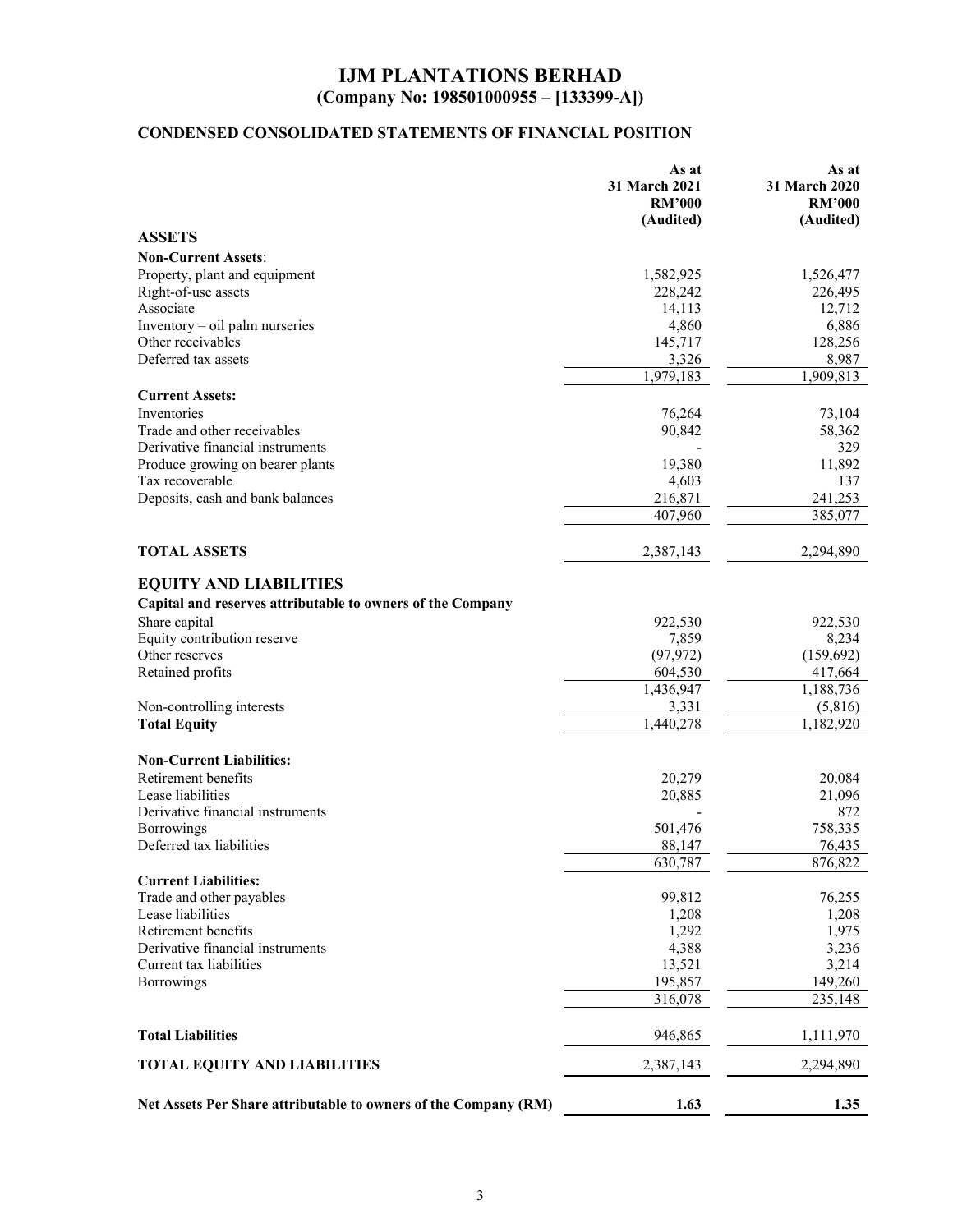#### **CONDENSED CONSOLIDATED STATEMENTS OF CHANGES IN EQUITY FOR THE YEAR ENDED 31 MARCH 2021** *(The figures have been audited)*

|                                                                                                                                                            | <b>Attributable to Equity Holders of the Company</b> |                                                 |                          |                                   | Non-<br>controlling<br>interests | <b>Total</b><br><b>Equity</b> |               |
|------------------------------------------------------------------------------------------------------------------------------------------------------------|------------------------------------------------------|-------------------------------------------------|--------------------------|-----------------------------------|----------------------------------|-------------------------------|---------------|
|                                                                                                                                                            | <b>Share</b><br>Capital                              | <b>Equity</b><br>Contribution<br><b>Reserve</b> | Other<br><b>Reserves</b> | <b>Retained</b><br><b>Profits</b> | <b>Total</b>                     |                               |               |
|                                                                                                                                                            | <b>RM'000</b>                                        | <b>RM'000</b>                                   | <b>RM'000</b>            | <b>RM'000</b>                     | <b>RM'000</b>                    | <b>RM'000</b>                 | <b>RM'000</b> |
| <b>At 1 April 2020</b>                                                                                                                                     | 922,530                                              | 8,234                                           | (159, 692)               | 417,664                           | 1,188,736                        | (5,816)                       | 1,182,920     |
| Comprehensive<br>income:<br>-net income for<br>the year                                                                                                    |                                                      |                                                 |                          | 205,083                           | 205,083                          | 9,924                         | 215,007       |
| Other comprehensive<br>income/(loss):<br>- Currency<br>translation<br>differences arising<br>from translation of<br>net investments in<br>foreign entities |                                                      |                                                 | 61,720                   |                                   | 61,720                           | (743)                         | 60,977        |
| - Actuarial loss on<br>defined benefit<br>plan                                                                                                             |                                                      |                                                 |                          | (605)                             | (605)                            | (34)                          | (639)         |
|                                                                                                                                                            |                                                      |                                                 | 61,720                   | (605)                             | 61,115                           | (777)                         | 60,338        |
| Total<br>comprehensive<br>income                                                                                                                           |                                                      |                                                 | 61,720                   | 204,478                           | 266,198                          | 9,147                         | 275,345       |
| Capital<br>contribution by<br>ultimate holding<br>company, net of<br>ESOS exercised by<br>employees                                                        |                                                      | (375)                                           |                          |                                   | (375)                            |                               | (375)         |
| Dividend -<br>year ended 31<br>March 2020                                                                                                                  |                                                      |                                                 |                          | (17,612)                          | (17,612)                         |                               | (17,612)      |
| <b>At 31 March 2021</b>                                                                                                                                    | 922,530                                              | 7,859                                           | (97, 972)                | 604,530                           | 1,436,947                        | 3,331                         | 1,440,278     |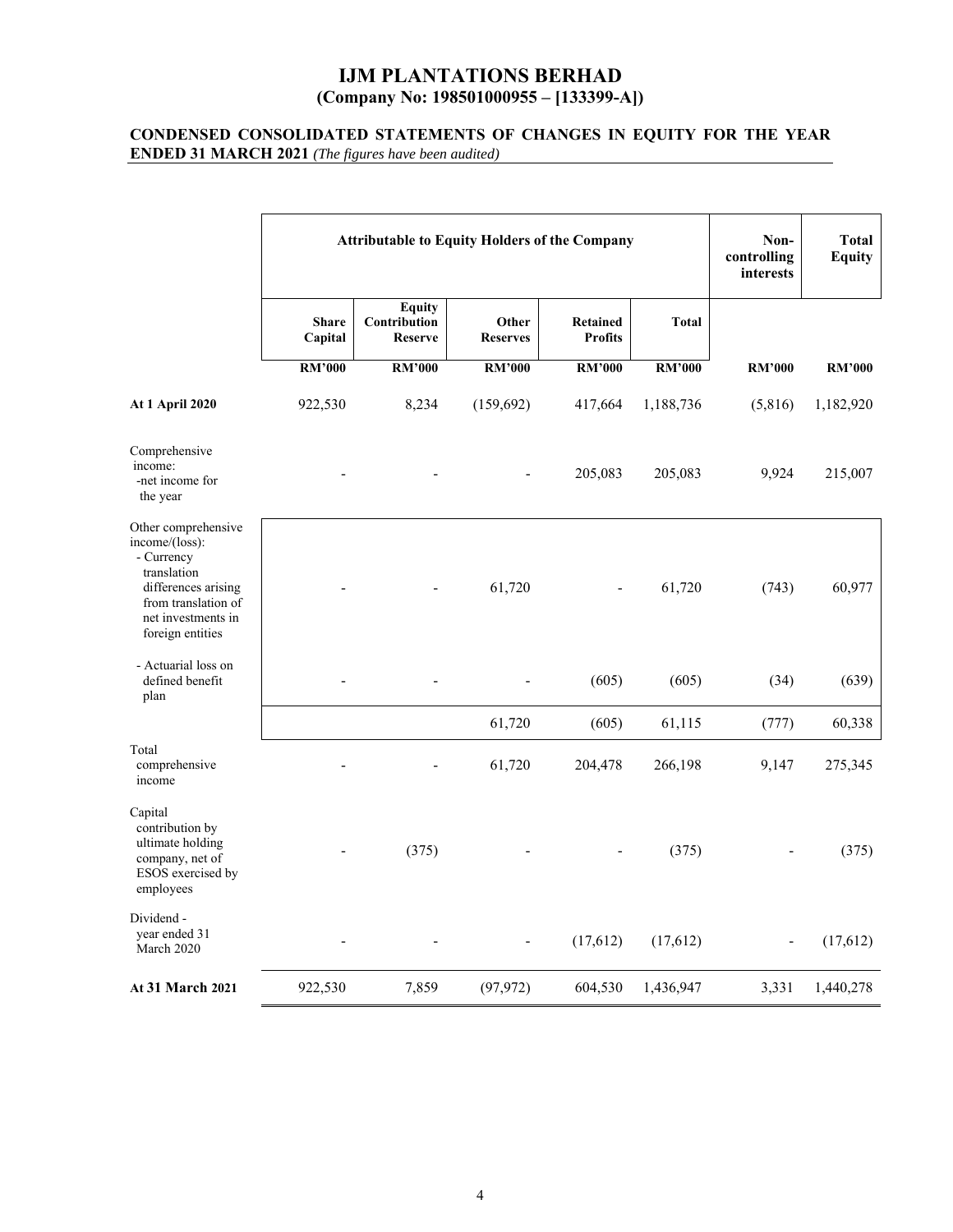#### **CONDENSED CONSOLIDATED STATEMENTS OF CHANGES IN EQUITY FOR THE YEAR ENDED 31 MARCH 2020** *(The figures have been audited)*

|                                                                                                                                                                  | <b>Attributable to Equity Holders of the Company</b> |                                                 |                          |                            |               | Non-<br>controlling<br>interests | <b>Total</b><br><b>Equity</b> |
|------------------------------------------------------------------------------------------------------------------------------------------------------------------|------------------------------------------------------|-------------------------------------------------|--------------------------|----------------------------|---------------|----------------------------------|-------------------------------|
|                                                                                                                                                                  | <b>Share</b><br>Capital                              | <b>Equity</b><br>Contribution<br><b>Reserve</b> | Other<br><b>Reserves</b> | Retained<br><b>Profits</b> | <b>Total</b>  |                                  |                               |
|                                                                                                                                                                  | <b>RM'000</b>                                        | <b>RM'000</b>                                   | <b>RM'000</b>            | <b>RM'000</b>              | <b>RM'000</b> | <b>RM'000</b>                    | <b>RM'000</b>                 |
| <b>At 1 April 2019</b>                                                                                                                                           | 922,530                                              | 8,155                                           | (101, 141)               | 498,213                    | 1,327,757     | 2,761                            | 1,330,518                     |
| Comprehensive<br>loss:<br>- net loss for<br>the year                                                                                                             |                                                      |                                                 |                          | (63, 423)                  | (63, 423)     | (9, 556)                         | (72, 979)                     |
| Other<br>comprehensive<br>(loss)/income:<br>- Currency<br>translation<br>differences<br>arising from<br>translation of net<br>investments in<br>foreign entities |                                                      |                                                 | (58, 551)                | $\overline{\phantom{a}}$   | (58, 551)     | 937                              | (57, 614)                     |
| - Actuarial gain on<br>defined benefit<br>plan                                                                                                                   |                                                      |                                                 |                          | 486                        | 486           | 42                               | 528                           |
|                                                                                                                                                                  | $\overline{\phantom{a}}$                             | $\blacksquare$                                  | (58, 551)                | 486                        | (58,065)      | 979                              | (57,086)                      |
| Total<br>comprehensive<br>loss                                                                                                                                   |                                                      |                                                 | (58, 551)                | (62, 937)                  | (121, 488)    | (8,577)                          | (130,065)                     |
| Capital<br>contribution by<br>ultimate holding<br>company, net of<br>ESOS exercised by<br>employees                                                              |                                                      | 79                                              |                          |                            | 79            |                                  | 79                            |
| Dividend -<br>year ended 31<br>March 2019                                                                                                                        |                                                      |                                                 | $\overline{\phantom{0}}$ | (17,612)                   | (17,612)      |                                  | (17,612)                      |
| At 31 March 2020                                                                                                                                                 | 922,530                                              | 8,234                                           | (159, 692)               | 417,664                    | 1,188,736     | (5,816)                          | 1,182,920                     |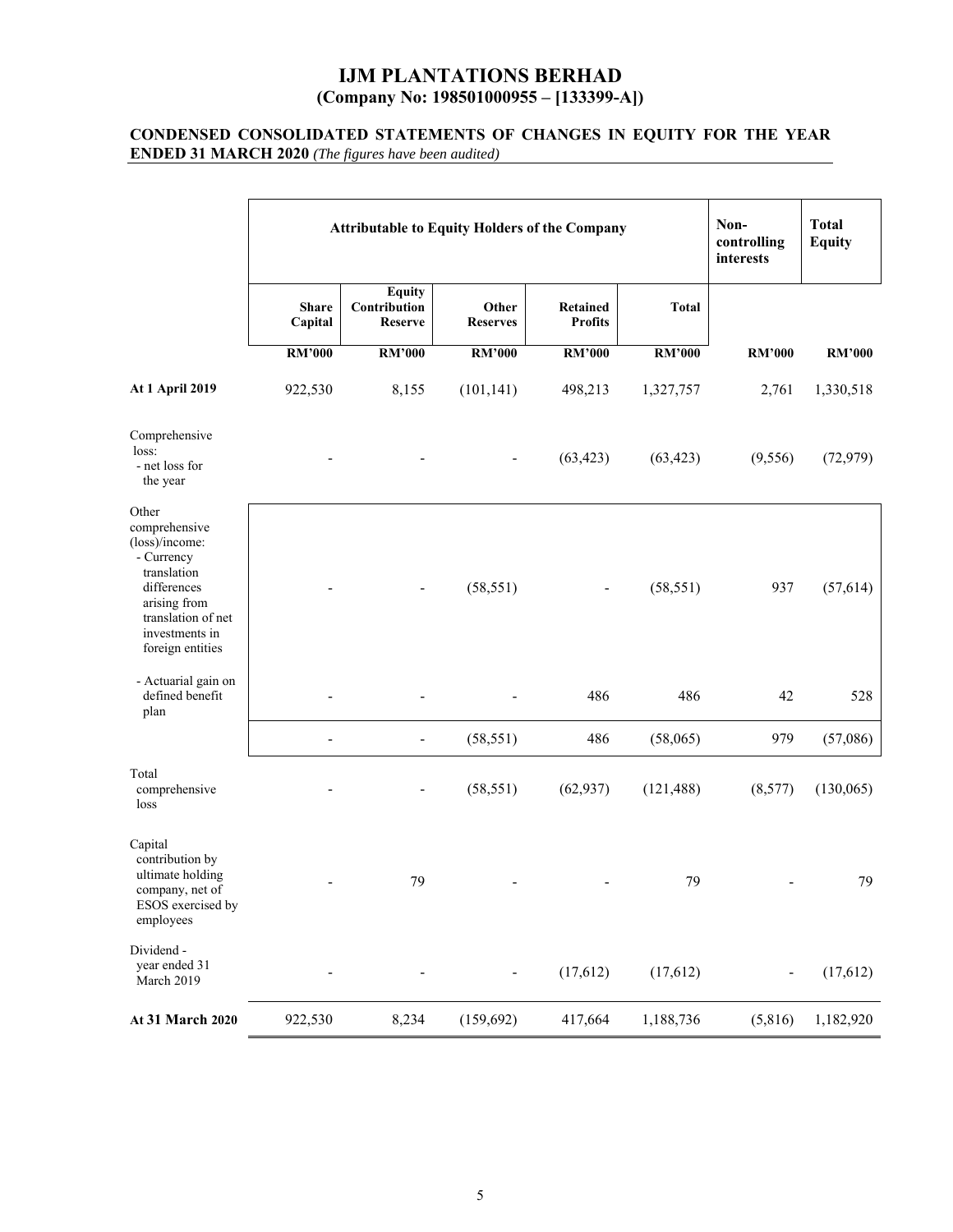# **CONDENSED CONSOLIDATED STATEMENT OF CASH FLOWS**

|                                                                                       | <b>12 MONTHS</b><br><b>ENDED 31</b><br><b>MARCH</b><br>2021<br><b>RM'000</b><br>(Audited) | <b>12 MONTHS</b><br><b>ENDED 31</b><br><b>MARCH</b><br>2020<br><b>RM'000</b><br>(Audited) |
|---------------------------------------------------------------------------------------|-------------------------------------------------------------------------------------------|-------------------------------------------------------------------------------------------|
| <b>OPERATING ACTIVITIES</b>                                                           |                                                                                           |                                                                                           |
| Receipts from customers                                                               | 909,569                                                                                   | 743,598                                                                                   |
| Payments to contractors, suppliers and employees                                      | (627,766)                                                                                 | (582, 539)                                                                                |
| Interest paid                                                                         | (18, 886)                                                                                 | (21, 807)                                                                                 |
| Income tax (paid)/refund                                                              | (33, 821)                                                                                 | 2,275                                                                                     |
| Net cash flows generated from operating activities                                    | 229,096                                                                                   | 141,527                                                                                   |
| <b>INVESTING ACTIVITIES</b>                                                           |                                                                                           |                                                                                           |
| Additions to property, plant and equipment, and                                       |                                                                                           |                                                                                           |
| right-of-use assets                                                                   | (69, 392)                                                                                 | (88, 714)                                                                                 |
| Proceeds from disposal of property, plant and equipment                               | 45                                                                                        | 52                                                                                        |
| Interest received                                                                     | 3,807                                                                                     | 4,384                                                                                     |
| Net cash flows used in investing activities                                           | (65, 540)                                                                                 | (84, 278)                                                                                 |
| <b>FINANCING ACTIVITIES</b>                                                           |                                                                                           |                                                                                           |
| Repayment of borrowings                                                               | (178, 585)                                                                                | (98, 770)                                                                                 |
| Drawdown of borrowings                                                                |                                                                                           | 167,799                                                                                   |
| Net placement of restricted deposits                                                  | (78)                                                                                      | (124)                                                                                     |
| Repayment of lease liabilities                                                        | (1,310)                                                                                   | (1,524)                                                                                   |
| Dividends paid                                                                        | (17,612)                                                                                  | (17,612)                                                                                  |
| Net cash flows (used in)/from financing activities                                    | (197, 585)                                                                                | 49,769                                                                                    |
|                                                                                       |                                                                                           | 107,018                                                                                   |
| <b>Net Change in Cash and Cash Equivalents</b><br><b>Foreign Exchange differences</b> | (34,029)<br>9,841                                                                         | (5,517)                                                                                   |
| Cash & Cash Equivalents at beginning of financial year                                | 229,322                                                                                   | 127,821                                                                                   |
| Cash & Cash Equivalents at end of financial year                                      | 205,134                                                                                   | 229,322                                                                                   |
| Notes:                                                                                | AS AT 31<br><b>MARCH</b>                                                                  | AS AT 31<br><b>MARCH</b>                                                                  |
| Cash and cash equivalents represent the following:                                    | 2021<br><b>RM'000</b>                                                                     | 2020<br><b>RM'000</b>                                                                     |
| Cash and bank balances                                                                | 103,830                                                                                   | 82,898                                                                                    |
| Deposits with licensed banks                                                          | 113,041                                                                                   | 158,355                                                                                   |
|                                                                                       | 216,871                                                                                   | 241,253                                                                                   |
| Less: Restricted deposits with licensed banks                                         | (11, 737)                                                                                 | (11, 931)                                                                                 |
|                                                                                       | 205,134                                                                                   | 229,322                                                                                   |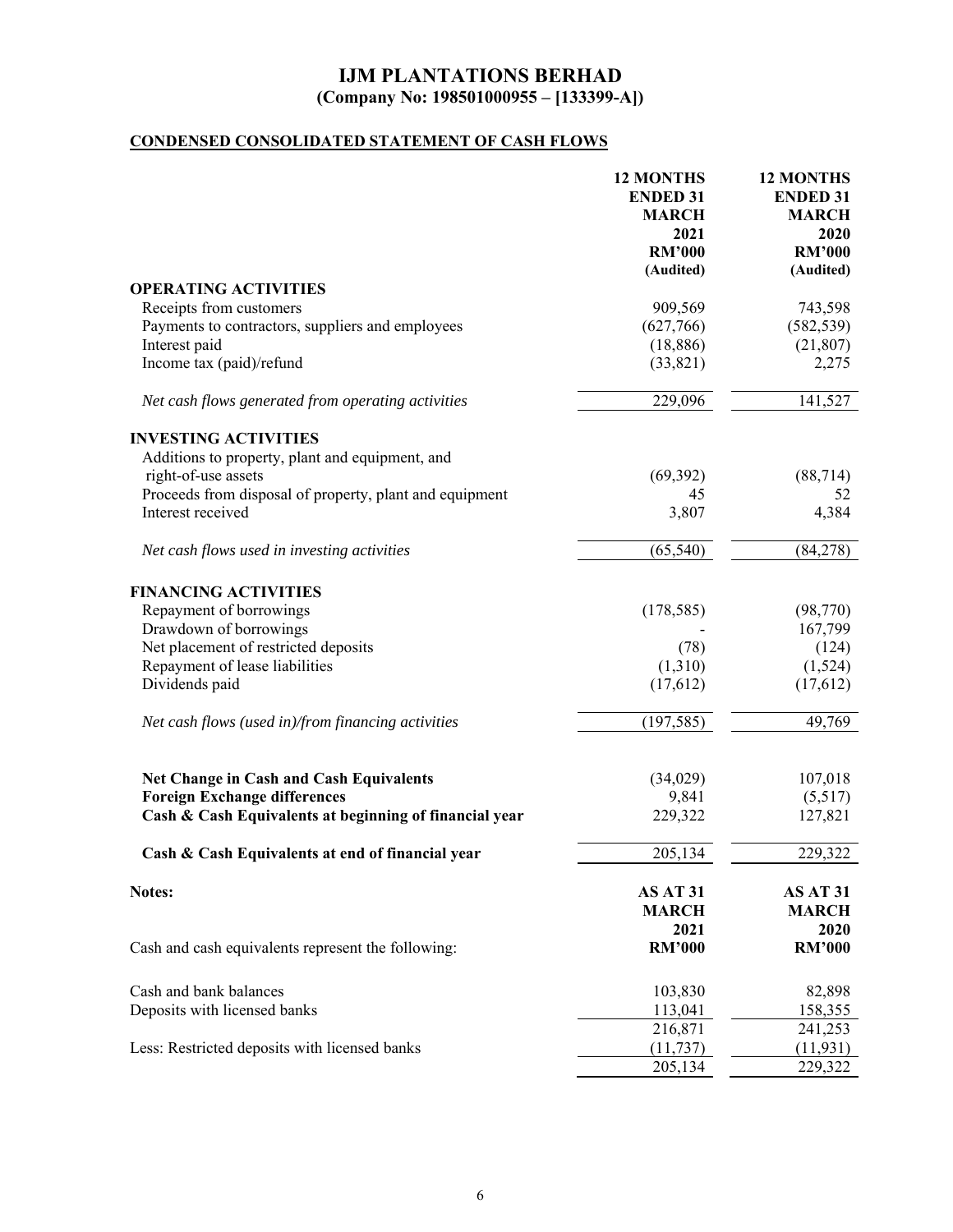### **A NOTES TO THE QUARTERLY RESULTS**

#### **A1. Basis of Preparation**

The interim financial report has been prepared in accordance with *MFRS 134: Interim Financial Reporting and Paragraph 9.22 of the Main Market Listing Requirements of Bursa Malaysia Securities Berhad ("Bursa Securities")*.

The audited interim financial report should be read in conjunction with the audited financial statements for the year ended 31 March 2020 which are available at http://www.ijmplantations.com. The explanatory notes attached to the interim financial report provide an explanation of events and transactions that are significant for an understanding of the changes in the financial position and performance of the Group since the financial year ended 31 March 2020.

The financial statements of the Group, which comprise the statement of financial position of the Group as at 31 March 2021, the statement of comprehensive income, statement of changes in equity and the statement of cash flows for the financial year ended 31 March 2021 have been audited.

#### **A2. Changes in Accounting Policies**

- (1) The significant accounting policies applied are consistent with those adopted for the audited financial statements for the year ended 31 March 2020 except for the adoption of the following amendments to published standards:
	- (a) Amendments to published standards that are effective for the Group's financial year beginning on or after 1 April 2020 and applicable to the Group are as follows:
		- The Conceptual Framework for Financial Reporting (Revised 2018)
		- Amendments to MFRS 3 "Definition of a Business"
		- Amendments to MFRS 101 and MFRS 108 "Definition of Material"
	- (b) Amendments to published standard that are effective for the Group's financial year beginning on or after 1 April 2021 and have been early adopted by the Group in FY2021 is as follows:
		- Amendments to MFRS 16 Leases "COVID-19 Related Rent Concessions"
		- Amendments to MFRS 16 Leases "COVID-19 Related Rent Concessions beyond 30 June 2021"

The adoption of the above amendments does not result in any significant change to the accounting policies and does not have a material impact on the interim financial report of the Group.

- (2) As at the date of this report, the following amendments to published standards have been issued by the Malaysian Accounting Standards Board ("MASB") but are not yet effective and have not been early adopted.
	- (a) Effective for financial periods beginning on or after 1 April 2021
		- Amendments to MFRS 9 Financial Instruments, MFRS 139 Financial Instruments: Recognition and Measurement, MFRS 7 Financial Instruments: Disclosures and MFRS 16 Leases *– Interest Rate Benchmark reform – Phase 2*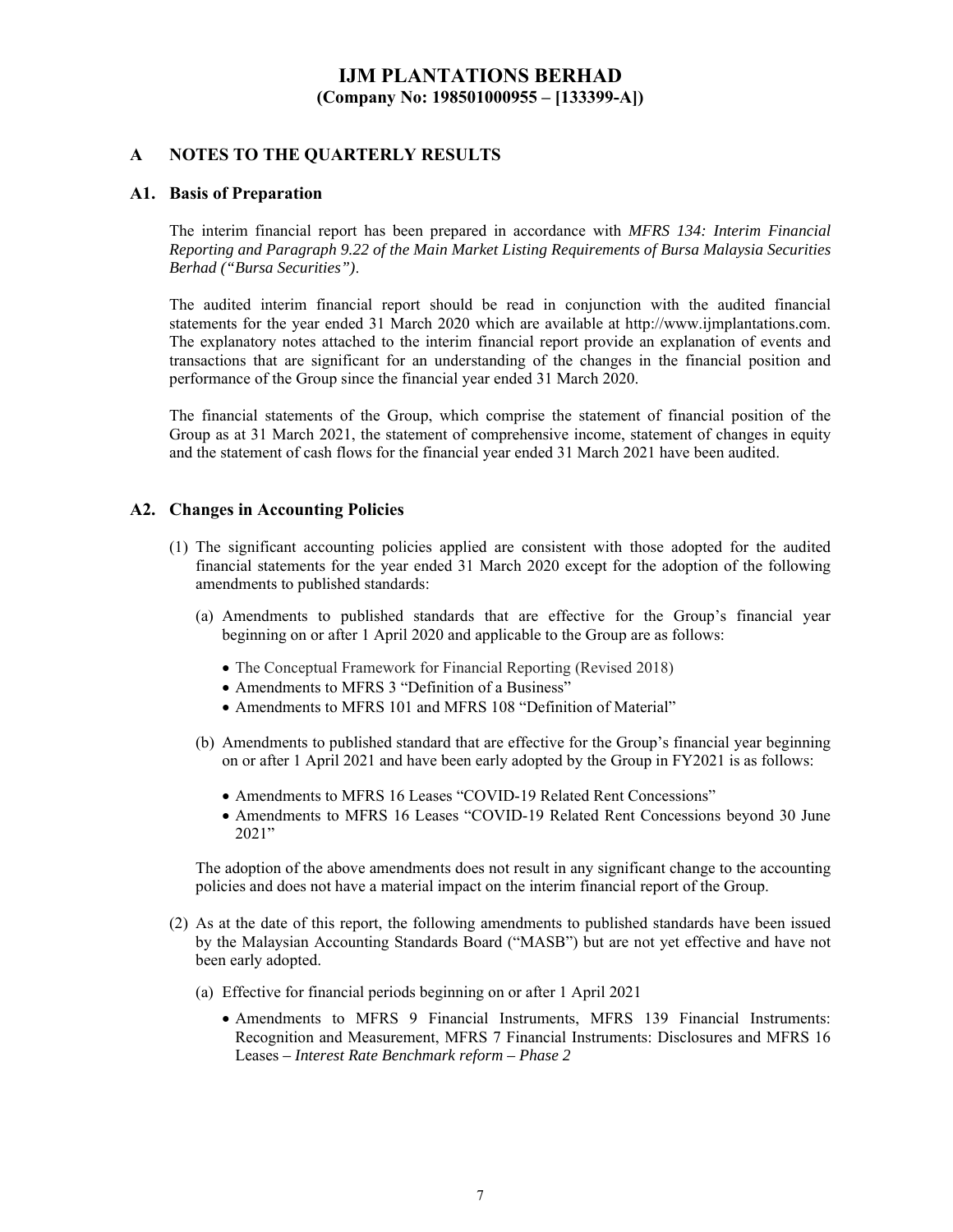### **A2. Changes in Accounting Policies (continued)**

- (b) Effective for financial periods beginning on or after 1 April 2022
	- Amendments to MFRS 3 Business Combinations *Reference to the Conceptual Framework*
	- Amendments to MFRS 116 Property, Plant and Equipment *Proceeds before Intended Use*
	- Amendments to MFRS 137 Provisions, Contingent Liabilities and Contingent Assets *Onerous Contracts – Cost of Fulfilling a Contract*
	- Annual Improvements to MFRS Standards  $2018 2020$
	- Amendment to MFRS 1 First-time Adoption of Malaysian Financial Reporting Standards
	- Amendment to MFRS 9 Financial Instruments
	- Amendment to MFRS 141 Agriculture
- (c) Effective for financial periods beginning on or after 1 April 2023
	- Amendments to MFRS 101 Presentation of Financial Statements *Classification of Liabilities as Current or Non-current and Disclosure of Accounting Policies*
	- Amendments to MFRS 108 *Definition of Accounting Estimate*

The Group and the Company are still assessing the impacts of the above amendments to published standards.

#### **A3. Auditor's Report on Preceding Annual Financial Statements**

The auditor's report on the financial statements for the financial year ended 31 March 2020 was unmodified.

### **A4. Seasonality or Cyclicality of Operations**

The Group's performance is affected by the oil palms cropping pattern that normally starts in a trough in the first half of a calendar year before rising to a peak in the second half.

#### **A5. Unusual Significant Items**

There were no items affecting assets, liabilities, equity, net income, or cash flows that are unusual in nature, size or incidence during the financial year under review.

#### **A6. Material Changes in Estimates**

There were no major changes in estimates that had a material effect on the results for the current quarter and financial year.

#### **A7. Debt and Equity Securities**

There were no cancellations, repurchases, resale and repayments of debt and equity securities for the quarter and financial year.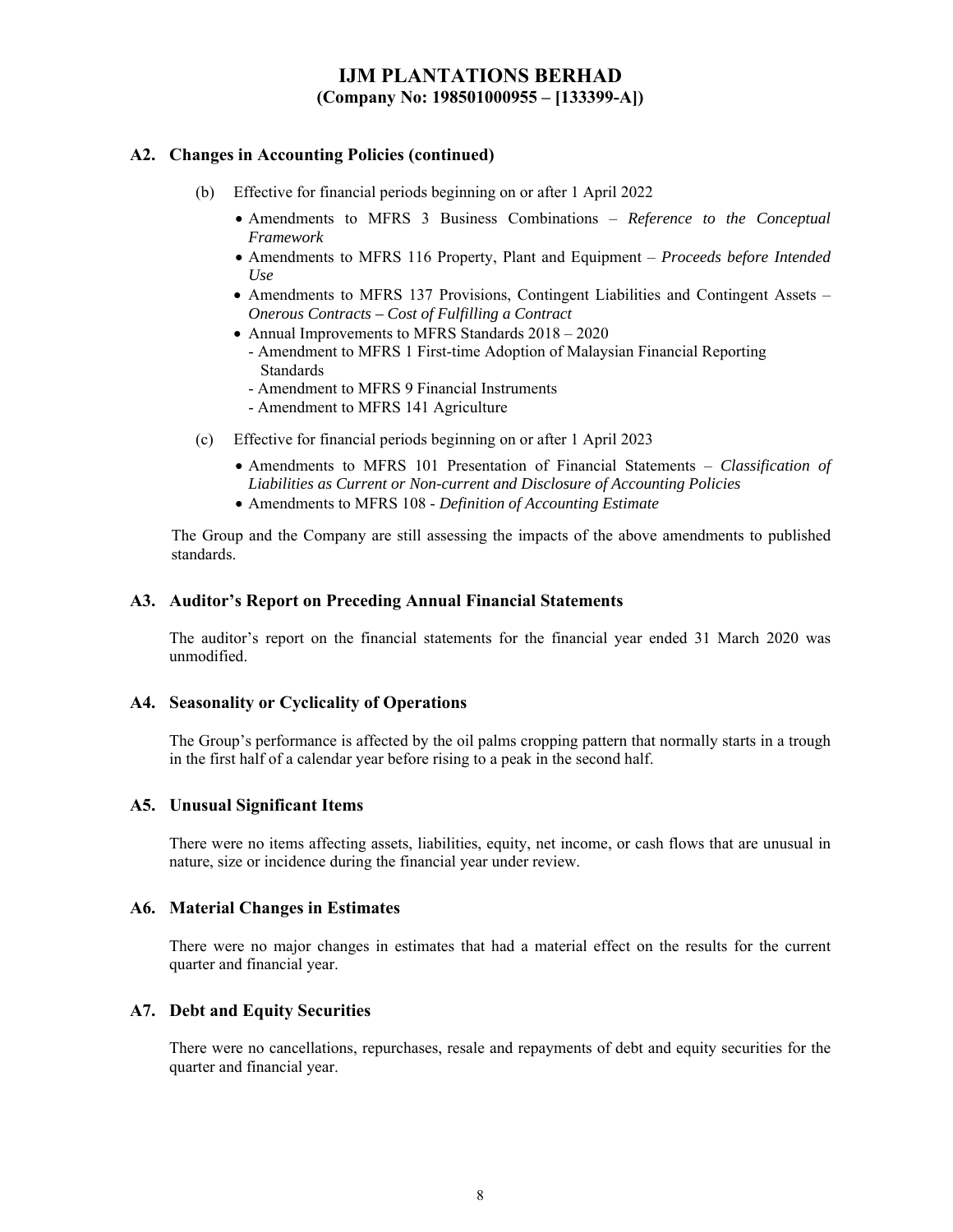### **A8. Dividends Paid**

Dividend paid during the financial year ended 31 March 2021 is as follows:

In respect of the financial year ended 31 March 2020 as reported in the directors' report of that year: RM'000

|                                                                          | THEY AVA |
|--------------------------------------------------------------------------|----------|
| A single tier interim dividend of 2 sen per share paid on 18 August 2020 | 17.612   |

### **A9. Segmental Information**

The principal activities of the Group are the cultivation of oil palms and milling of fresh fruit bunches. The operations are geographically located in Malaysia and Indonesia.

|                                                                                |            | <b>INDIVIDUAL QUARTER</b> |               | <b>CUMULATIVE PERIOD</b>         |            |                                  |
|--------------------------------------------------------------------------------|------------|---------------------------|---------------|----------------------------------|------------|----------------------------------|
|                                                                                | 3 months   | 3 months                  | change        | 12 months                        | 12 months  | change                           |
|                                                                                | ended      | ended                     | $\frac{0}{0}$ | ended                            | ended      | $\frac{0}{0}$                    |
|                                                                                | 31/03/2021 | 31/03/2020                | $+/-$         | 31/03/2021                       | 31/03/2020 | $+/-$                            |
|                                                                                | RM'000     | RM'000                    |               | RM'000                           | RM'000     |                                  |
| Revenue and timing of                                                          |            |                           |               |                                  |            |                                  |
| revenue recognition:                                                           |            |                           |               |                                  |            |                                  |
| -Malaysia-Point in time                                                        | 93,327     | 83,728                    | $+11.5$       | 439,499                          | 335,836    | $+30.9$                          |
| -Malaysia - Over time                                                          |            |                           |               |                                  |            |                                  |
| Total revenue from Malaysia                                                    | 93,327     | 83,728                    | $+11.5$       | 439,499                          | 335,836    | $+30.9$                          |
| -Indonesia – Point in time                                                     | 152,575    | 110,414                   | $+38.2$       | 494,488                          | 402,046    | $+23.0$                          |
| -Indonesia – Over time                                                         | 479        | 1,251                     | $-61.7$       | 1,706                            | 1,251      | $+36.4$                          |
| Total revenue from Indonesia                                                   | 153,054    | 111,665                   | $+37.1$       | 496,194                          | 403,297    | $+23.0$                          |
| Total external revenue                                                         | 246,381    | 195,393                   | $+26.1$       | 935,693                          | 739,133    | $+26.6$                          |
| Earnings before interest,<br>tax, depreciation and<br>amortisation ("EBITDA"): |            |                           |               |                                  |            |                                  |
| -Malaysia                                                                      | 29,763     | 35,542                    | $-16.3$       | 149,918                          | 82,004     | $+82.8$                          |
| -Indonesia                                                                     | 61,570     | (40,217)                  | $+253.1$      | 257,402                          | 40,651     | $+533.2$                         |
|                                                                                | 91,333     | (4,675)                   | $+2053.6$     | 407,320                          | 122,655    | $+232.1$                         |
| -Finance costs                                                                 | (3,595)    | (42,069)                  |               | (18, 272)                        | (61,263)   |                                  |
| -Depreciation                                                                  |            |                           |               |                                  |            |                                  |
| and amortisation                                                               | (27, 327)  | (26, 694)                 |               | (116,919)                        | (111, 864) |                                  |
| Profit/(loss) before taxation                                                  | 60,411     | (73, 438)                 | $+182.3$      | 272,129                          | (50, 472)  | $+639.2$                         |
| Profit/(loss) before taxation:                                                 |            |                           |               |                                  |            |                                  |
| -Malaysia                                                                      | 20,384     | 23,447                    | $-13.1$       | 109,295                          | 40,182     | $+172.0$                         |
| -Indonesia                                                                     | 40,027     | (96, 885)                 | $+141.3$      | 162,834                          | (90, 654)  | $+279.6$                         |
|                                                                                | 60,411     | (73, 438)                 | $+182.3$      | 272,129                          | (50, 472)  | $+639.2$                         |
| <b>TOTAL ASSETS</b>                                                            |            |                           |               | As at<br>31 March 2021<br>RM'000 |            | As at<br>31 March 2020<br>RM'000 |
| Malaysian Operations<br><b>Indonesian Operations</b>                           |            |                           |               | 742,520<br>1,636,694             |            | 773,086<br>1,512,680             |
| Unallocated assets                                                             |            |                           |               | 7,929                            |            | 9,124                            |
|                                                                                |            |                           |               | 2,387,143                        |            | 2,294,890                        |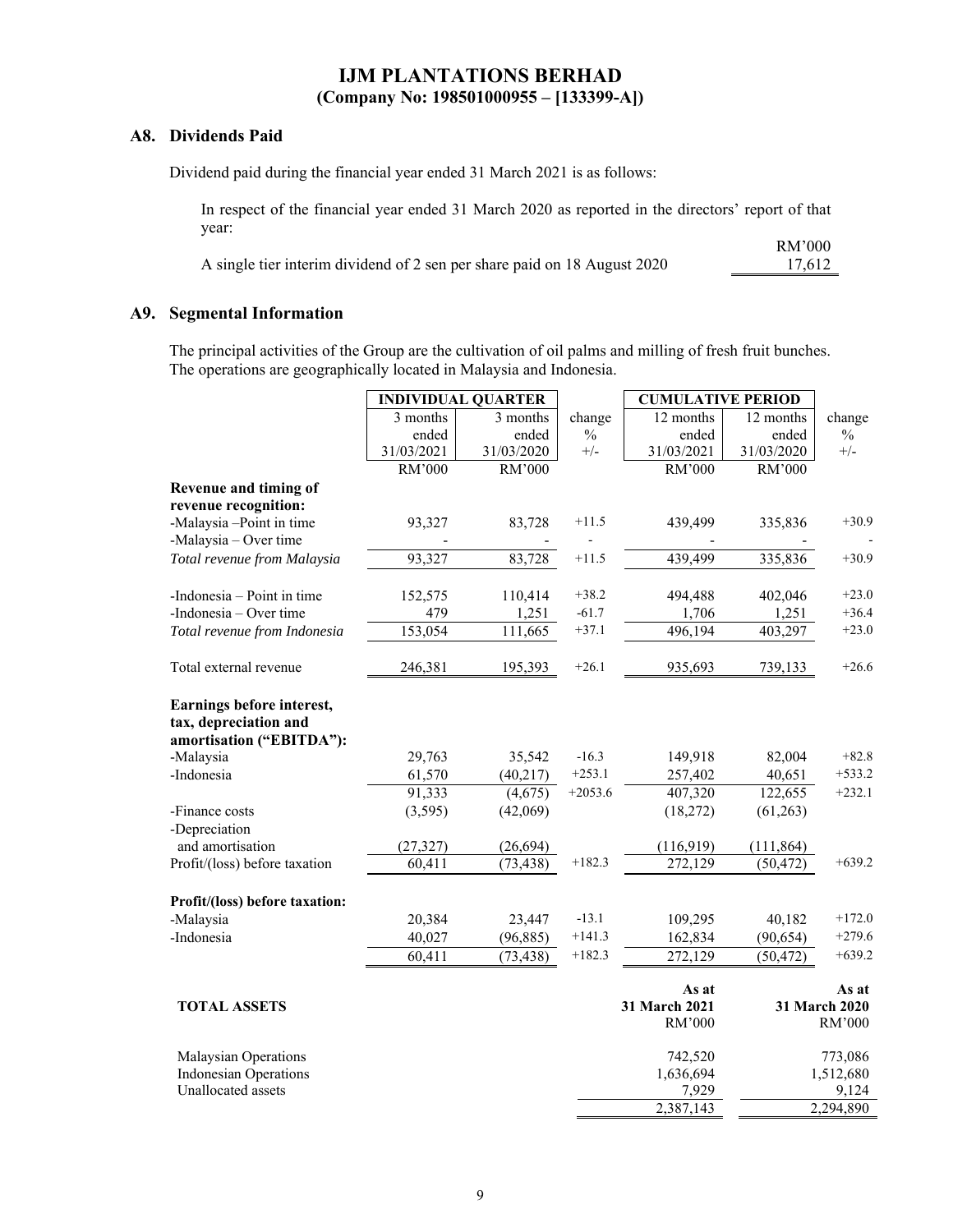### **A10. Valuations of Property, Plant and Equipment**

There was no revaluation of property, plant and equipment for the current quarter and reporting year.

#### **A11. Significant Subsequent Events to the date of the Statement of Financial Position**

There was no significant event subsequent to the date of the audited statements of financial position.

### **A12. Changes in the Composition of the Group**

There were no changes in the composition of the Group for the current quarter and financial year.

#### **A13. Contingent Liabilities or Contingent Assets**

There were no material contingent liabilities or contingent assets as at 31 March 2021.

#### **A14. Capital Commitments**

Capital commitments not provided for in the audited financial statements as at 31 March 2021 are as follows:

| Property, plant, equipment        | <b>RM'000</b> |
|-----------------------------------|---------------|
| - Approved and contracted for     | 66,186        |
| - Approved but not contracted for | 124.515       |
|                                   | 190.701       |

### **A15. Fair Value of Financial Instruments**

The following hierarchies were applied to determine the fair value of all the financial instruments carried at fair value:

- (a) Level 1: quoted prices (unadjusted) in active markets for identical assets or liabilities.
- (b) Level 2: inputs other than quoted prices included within Level 1 that are observable for the asset or liability, either directly or indirectly.
- (c) Level 3: inputs for the asset or liability that are not based on observable market data (unobservable inputs).

As at 31 March 2021, the Group measured and recognised the derivative financial instruments for the crude palm oil pricing swap contracts and interest rate swap contracts at fair value. It was classified by the level of fair value measurement hierarchy as follows:

|                                  | Level 1                  | Level 2 | Level 3                  | Total    |
|----------------------------------|--------------------------|---------|--------------------------|----------|
|                                  | RM'000                   | RM'000  | RM'000                   | - RM'000 |
| Current Liability:               |                          |         |                          |          |
| Derivative financial instruments | $\overline{\phantom{a}}$ | (4.388) | $\overline{\phantom{a}}$ | (4.388)  |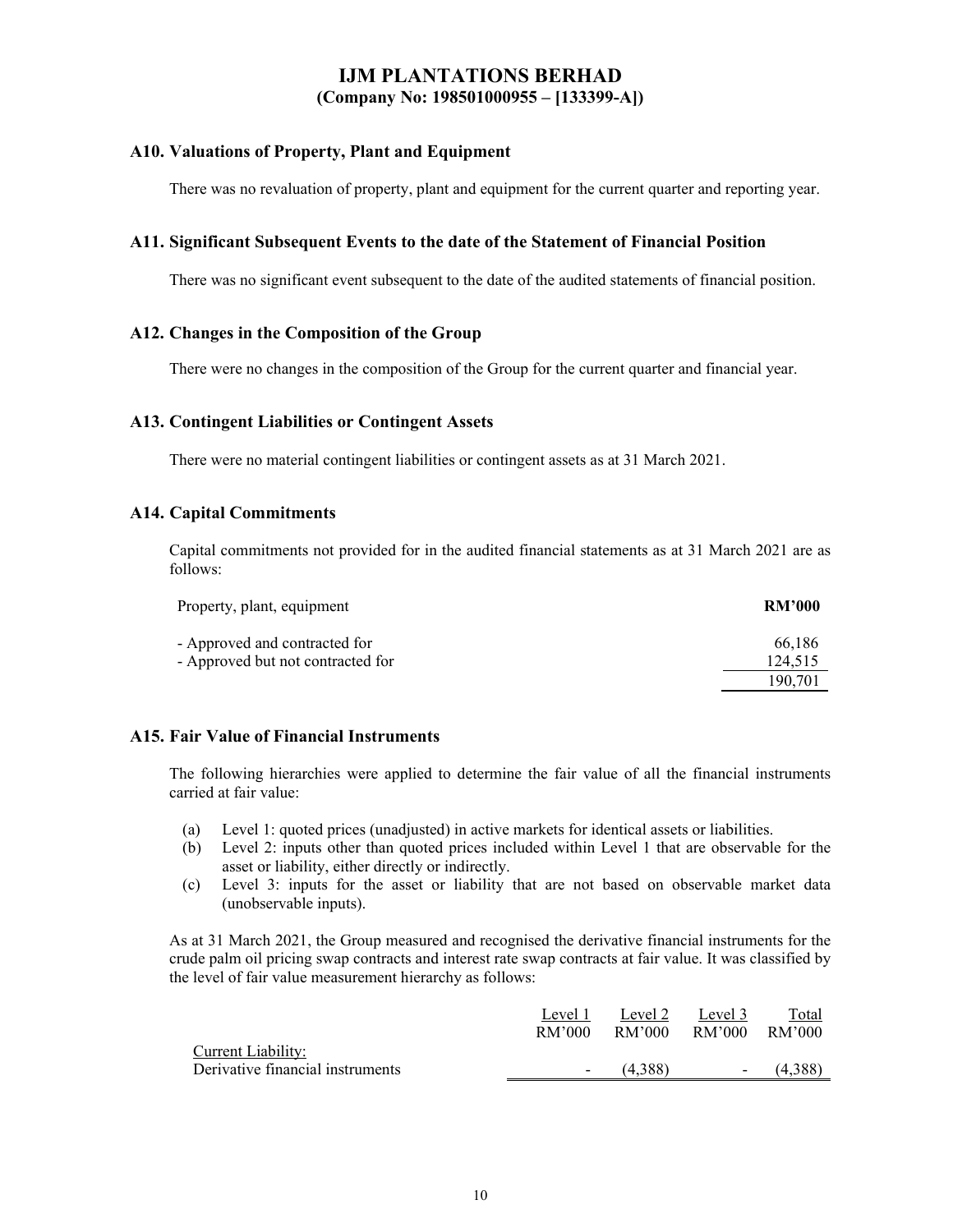### **B Bursa Securities Listing Requirements (Part A of Appendix 9B)**

*Current quarter under review – Q4-FY2021 Corresponding quarter of the preceding year – Q4-FY2020 Immediate preceding quarter – Q3-FY2021 Current financial year – Year-to-date FY2021 Corresponding financial year – Year-to-date FY2020* 

### **B1. Review of Performance**

The results of the Group are tabulated below:

|                  | <b>Individual Quarter</b> |              |           | <b>Cumulative Period</b> |              |          |  |
|------------------|---------------------------|--------------|-----------|--------------------------|--------------|----------|--|
|                  | Current year              | Preceding    | change    | Current                  | Preceding    | change   |  |
|                  | quarter                   | year quarter | $\%$      | year to-date             | year to-date | $\%$     |  |
|                  | 31/03/2021                | 31/03/2020   | $+/-$     | 31/03/2021               | 31/03/2020   | $+/-$    |  |
|                  | RM'000                    | RM'000       |           | RM'000                   | RM'000       |          |  |
| <b>Revenue:</b>  |                           |              |           |                          |              |          |  |
| -Malaysia        | 93,327                    | 83,728       | $+11.5$   | 439,499                  | 335,836      | $+30.9$  |  |
| -Indonesia       | 153,054                   | 111,665      | $+37.1$   | 496,194                  | 403,297      | $+23.0$  |  |
|                  | 246,381                   | 195,393      | $+26.1$   | 935,693                  | 739,133      | $+26.6$  |  |
| <b>EBITDA:</b>   |                           |              |           |                          |              |          |  |
| -Malaysia        | 29,763                    | 35,542       | $-16.3$   | 149,918                  | 82,004       | $+82.8$  |  |
| -Indonesia       | 61,570                    | (40,217)     | $+253.1$  | 257,402                  | 40,651       | $+533.2$ |  |
|                  | 91,333                    | (4,675)      | $+2053.6$ | 407,320                  | 122,655      | $+232.1$ |  |
| Profit/(loss)    |                           |              |           |                          |              |          |  |
| before taxation: |                           |              |           |                          |              |          |  |
| -Malaysia        | 20,384                    | 23,447       | $-13.1$   | 109,295                  | 40,182       | $+172.0$ |  |
| -Indonesia       | 40,027                    | (96, 885)    | $+141.3$  | 162,834                  | (90,654)     | $+279.6$ |  |
|                  | 60,411                    | (73, 438)    | $+182.3$  | 272,129                  | (50, 472)    | $+639.2$ |  |

#### *Individual Quarter -- Q4-FY2021 vs Q4-FY2020*

For Q4-FY2021, the Group recorded 26.1% increase in revenue due to higher commodity prices. Although crop production in the Malaysian operations was lower as a result of the change in the cropping pattern, the overall FFB production of the Group in Q4-FY2021 was higher due to the improvement in FFB yield of the Indonesian operations.

The Indonesian Government revised the structure of the export levy and tax on the palm oil products produced in the country during the previous quarter. The revised structure that came into effect from 10 December 2020, resulted in a reduced revenue to the Group of approximately RM44.9 million for the current quarter.

The weakening of the Rupiah against both the US Dollar and Japanese Yen during the quarter was lesser as compared to the preceding year corresponding quarter. This resulted in lesser net foreign exchange losses of RM3.908 million (Q4-FY2020: Losses of RM100.682 million) being recorded on the foreign currency denominated borrowings. These net foreign exchange losses which are reported as net other losses and finance costs amounted to losses of RM3.908 million (Q4-FY2020: Losses of RM62.965 million) and nil (Q4-FY2020: Losses of RM37.717 million) respectively during the current quarter.

As a result of the higher commodity prices and lower net foreign exchange losses, the overall financial performance of the Group for the quarter was significantly better.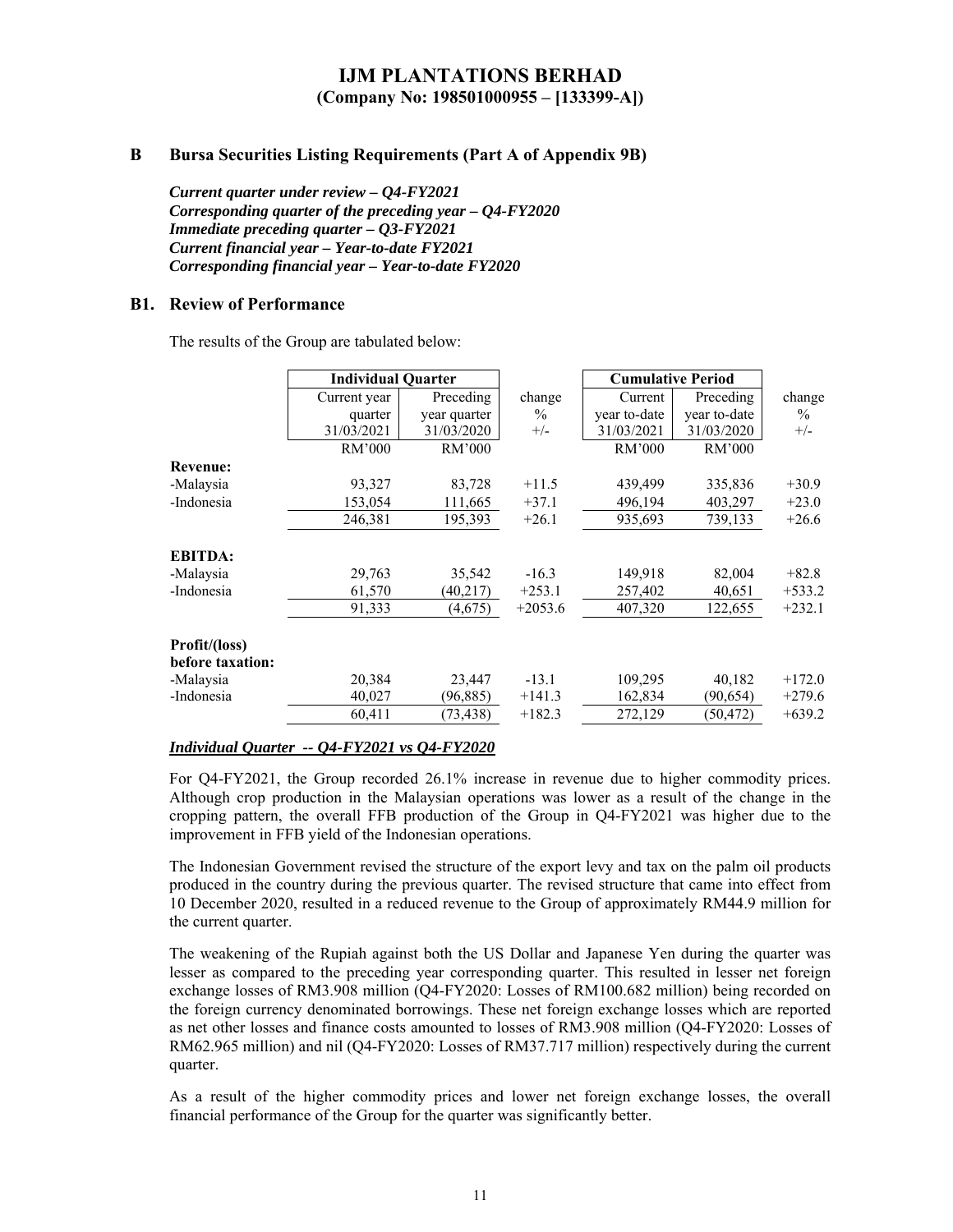### **B1. Review of Performance (continued)**

#### *Individual Quarter -- Q4-FY2021 vs Q4-FY2020 (continued)*

The performance by geographical segments is summarised as follows:

- (a) The Malaysian operations recorded an increase in revenue as a result of the higher commodity prices despite the drop in sales volume. The higher commodity prices resulted in a fair value loss of RM1.233 million being recorded on the crude palm oil pricing swap contracts during the quarter as compared to a gain of RM14.156 million recorded in the preceding year corresponding quarter. Coupled with the lower FFB production achieved during the quarter, the Malaysian operations reported an overall weaker financial performance than Q4-FY2020; and
- (b) The revision of the CPO export levy and export tax by the Indonesian authorities with effect from the previous quarter capped the benefit of the high global commodity prices to upstream palm oil producers in the country. FFB production in the Indonesian operations was higher due to the change in cropping pattern. With the higher production and commodity prices, and lesser net foreign exchange losses recorded on the foreign currency denominated borrowings, the overall financial performance for the quarter improved significantly as compared to Q4- FY2020.

#### *Cumulative Period -- Year-to-date FY 2021 vs Year-to-date FY 2020*

The revenue of the Group was higher than that of the Year-to-date FY2020 due to the higher sales volume and commodity prices. FFB production remained at the same quantity as compared to the previous year both in the Malaysian and Indonesian operations.

As a result of the strengthening of the Rupiah against the US Dollar and Japanese Yen, the Group recorded net foreign exchange gains of RM82.390 million (Year-to-date FY2020: Losses of RM87.110 million) on the US Dollar and Japanese Yen denominated borrowings. These net foreign exchange gains which are reported as net other gains and finance costs amounted to RM82.390 million (Year-to-date FY2020: Losses of RM49.393 million) and nil (Year-to-date FY2020: losses of RM37.717 million) respectively.

The higher commodity prices coupled with the favorable currency movement of the Rupiah against the US Dollar and Japanese Yen contributed to an overall better financial performance of the Group.

The performance by geographical segments is summarised as follows:

- (a) The Malaysian operations recorded a significant increase in revenue due to the higher commodity prices and sales volume. FFB production remained at the same level of production as compared to Year-to-date FY2020. Due to the upward movement of the commodity prices, fair value losses on the crude palm oil pricing swap contracts were recorded. Overall, a better financial performance was achieved during the Year-to-date FY 2021 primarily due to the higher commodity prices; and
- (b) The Indonesian operations recorded an increase in revenue mainly due to higher commodity prices and sales volume, though restricted by the revised Indonesian export levy and export tax. The revised export levy and export tax had resulted in a reduced revenue to the Group of approximately RM52.3 million. Coupled with the favorable currency impact on its US Dollar and Japanese Yen denominated borrowings, the overall financial performance of the Indonesian operations improved significantly.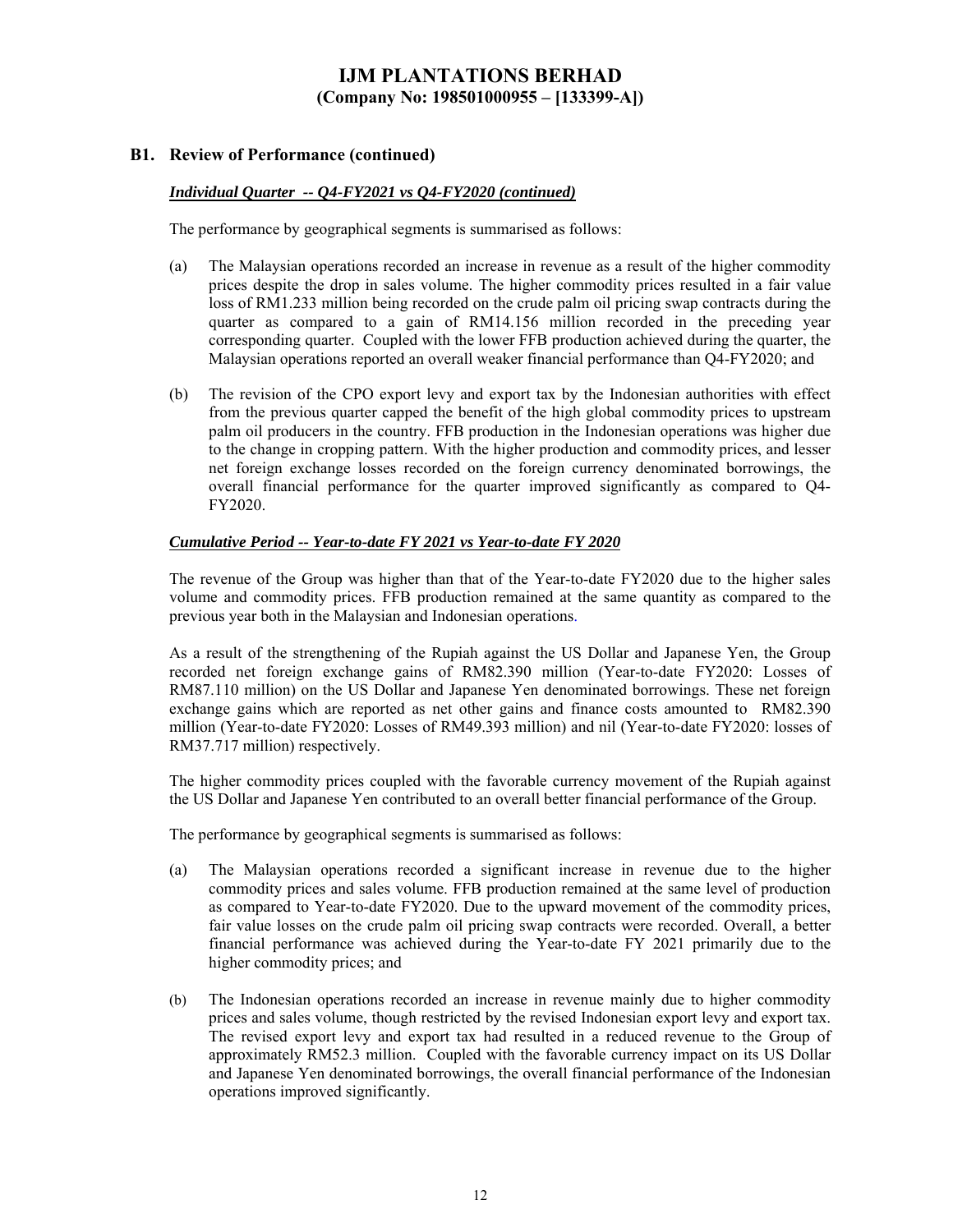### **B1. Review of Performance (continued)**

The relevant details pertaining to the results above are as follows:

|                               | <b>Individual Quarter</b> |              |                  | <b>Cumulative Period</b> |                  |               |
|-------------------------------|---------------------------|--------------|------------------|--------------------------|------------------|---------------|
|                               | Current year              | Preceding    | var              | Current                  | Preceding        | var           |
|                               | quarter                   | year quarter | $\frac{0}{0}$    | year to-date             | year to-date     | $\frac{0}{0}$ |
|                               | 31/03/2021                | 31/03/2020   | $+/-$            | 31/03/2021               | 31/03/2020       | $+/-$         |
| <b>Malaysian Operations</b>   |                           |              |                  |                          |                  |               |
| Own FFB production (mt)       | 80,377                    | 108,848      | $-26.2$          | 466,470                  | 465,360          | $+0.2$        |
| Outside FFB crops (mt)        | 24,405                    | 30,099       | $-18.9$          | 131,756                  | 154,059          | $-14.5$       |
| CPO production (mt)           | 20,312                    | 28,376       | $-28.4$          | 122,572                  | 123,736          | $-0.9$        |
| PKO production (mt)           | 1,958                     | 3,557        | $-45.0$          | 9,942                    | 13,164           | $-24.5$       |
| CPO sales (mt)                | 20,844                    | 25,266       | $-17.5$          | 130,755                  | 127,467          | $+2.6$        |
| PKO sales (mt)                | 1,982                     | 3,404        | $-41.8$          | 9,988                    | 12,897           | $-22.6$       |
| CPO price per mt (RM)         | 3,782                     | 2,767        | $+36.7$          | 2,912                    | 2,269            | $+28.3$       |
| PKO price per mt (RM)         | 5,251                     | 3,233        | $+62.4$          | 3,771                    | 2,668            | $+41.3$       |
| <b>Indonesian Operations</b>  |                           |              |                  |                          |                  |               |
| Own FFB production (mt)       | 162,989                   | 145,895      | $+11.7$          | 598,208                  | 596,411          | $+0.3$        |
| Outside FFB crops (mt)        | 69,440                    | 57,384       | $+21.0$          | 268,802                  | 265,350          | $+1.3$        |
| CPO production (mt)           | 37,029                    | 35,418       | $+4.5$           | 152,339                  | 144,126          | $+5.7$        |
| PKO production (mt)           | 2,369                     | 1,948        | $+21.6$          | 8,560                    | 8,561            | $-0.0$        |
| Own FFB sales (mt)            | 52,976                    | 37,858       | $+39.9$          | 148,179                  | 233,999          | $-36.7$       |
| CPO sales (mt)                | 38,689                    | 36,489       | $+6.0$           | 154,711                  | 138,334          | $+11.8$       |
| PKO sales (mt)                | 2,702                     | 2,003        | $+34.9$          | 10,006                   | 9,010            | $+11.1$       |
| FFB price per mt (RM)         | 600                       | 495          | $+21.2$          | 541                      | 408              | $+32.6$       |
| CPO price per mt (RM)         | 2,724                     | 2,335        | $+16.7$          | 2,424                    | 2,052            | $+18.1$       |
| PKO price per mt (RM)         | 4,127                     | 2,561        | $+61.1$          | 2,947                    | 2,121            | $+38.9$       |
| <b>Closing Exchange Rates</b> |                           |              | As at 31/03/2021 |                          | As at 31/03/2020 |               |
| RM : Rupiah                   |                           |              | 1:3,484          |                          | 1:3,774          |               |
| US Dollar: RM                 |                           |              | 1:4.139          |                          | 1:4.329          |               |
| US Dollar : Rupiah            |                           |              | 1:14,572         |                          | 1:16,367         |               |
| Japanese Yen : Rupiah         |                           |              | 100:13,166       |                          | 100:15,086       |               |

Contribution to the Sabah state sales tax, statutory payment of cess to the Malaysian Palm Oil Board ("MPOB") and windfall levy to the federal government were as follows:

|                 |              | <b>Individual Quarter</b> |               | <b>Cumulative Period</b> |              |               |
|-----------------|--------------|---------------------------|---------------|--------------------------|--------------|---------------|
|                 | Current year | Preceding year            | var           | Current                  | Preceding    | var           |
|                 | quarter      | quarter                   |               | year to-date             | year to-date |               |
|                 | 31/03/2021   | 31/03/2020                | $\frac{0}{0}$ | 31/03/2021               | 31/03/2020   | $\frac{0}{0}$ |
|                 | RM'000       | RM'000                    | $+/-$         | RM'000                   | RM'000       | $+/-$         |
| Sabah sales tax | 6,111        | 5,084                     | $+20.2$       | 28,667                   | 21,632       | $+32.5$       |
| MPOB cess       | 327          | 447                       | $-26.8$       | 1,871                    | 1,812        | $+3.3$        |
| Windfall levy   | 1,078        | 8                         | $+13375.0$    | 1,685                    | 8            | $+20962.5$    |
| Total           | 7,516        | 5,539                     | $+35.7$       | 32,223                   | 23,452       | $+37.4$       |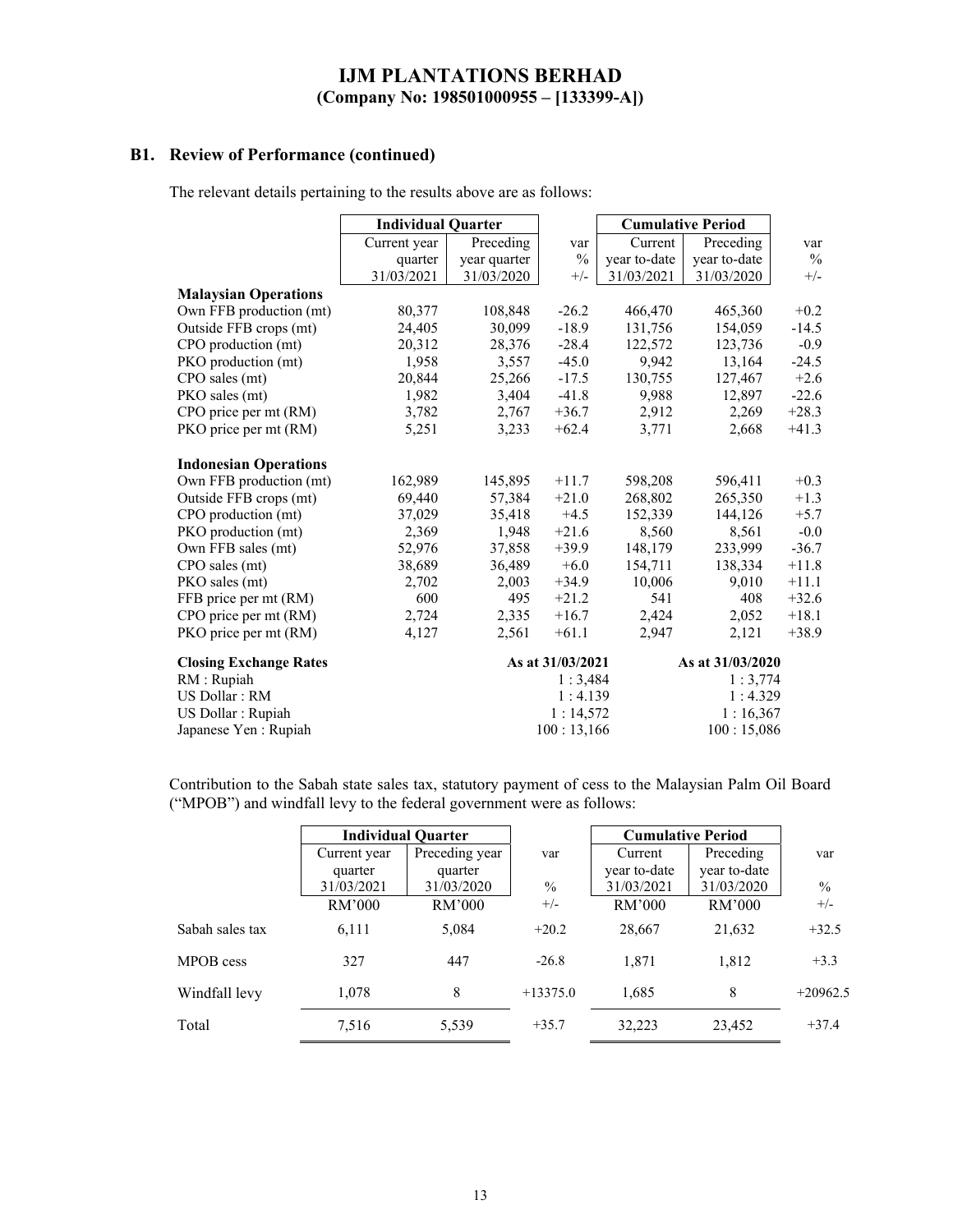### **B2. Material Changes in the Quarterly Results Compared to the Results of Immediate Preceding Quarter**

The results of the Group are tabulated below:

|                                | <b>Individual Quarter</b> |                     |         |
|--------------------------------|---------------------------|---------------------|---------|
|                                | Current year              | Immediate preceding | change  |
|                                | quarter                   | quarter             | $\%$    |
|                                | 31/03/2021                | 31/12/2020          | $+/-$   |
|                                | RM'000                    | RM'000              |         |
| <b>Revenue:</b>                |                           |                     |         |
| - Malaysia                     | 93,327                    | 140,031             | $-33.4$ |
| - Indonesia                    | 153,054                   | 131,926             | $+16.0$ |
|                                | 246,381                   | 271,957             | $-9.4$  |
| <b>EBITDA:</b>                 |                           |                     |         |
| - Malaysia                     | 29,763                    | 43,307              | $-31.3$ |
| - Indonesia                    | 61,570                    | 90,005              | $-31.6$ |
|                                | 91,333                    | 133,312             | $-31.5$ |
| <b>Profit before taxation:</b> |                           |                     |         |
| - Malaysia                     | 20,384                    | 32,836              | $-37.9$ |
| - Indonesia                    | 40,027                    | 66,014              | $-39.4$ |
|                                | 60,411                    | 98,850              | $-38.9$ |

The revenue of the Group for the Q4-FY2021 was a reduction of 9.4% as compared to Q3-FY2021 mainly due to lower sales volume. The FFB production reduced as it moved out from the peak cropping season.

As a result of the weakening of the Rupiah against the US Dollar and Japanese Yen, net foreign exchange losses of RM3.908 million were recorded on the US Dollar and Japanese Yen denominated borrowings as compared to net foreign exchange gains of RM29.522 million recorded in Q3-FY2021. The net foreign exchange gains and losses are reported as net other gains and losses for Q4-FY2021 and Q3-FY2021 respectively.

The overall financial performance variance of the Group was due to the lower FFB production and the unfavorable currency movement effect on the foreign currency denominated borrowings.

The performance by geographical segments is summarised as follows:

- (a) The Malaysian operations recorded a decrease in revenue due to lower sales volume. The lower FFB production was in line with the normal production trend of the crop. As a result, a weaker financial performance was recorded during the quarter; and
- (b) The Indonesian operations recorded an increase in revenue due to higher sales volume and commodity prices. However, a weaker financial performance was recorded for the Indonesian operations during the quarter due to the unfavorable exchange rate movements impact on the foreign currency denominated borrowings, in addition to the reduction in FFB production in line with the cropping pattern.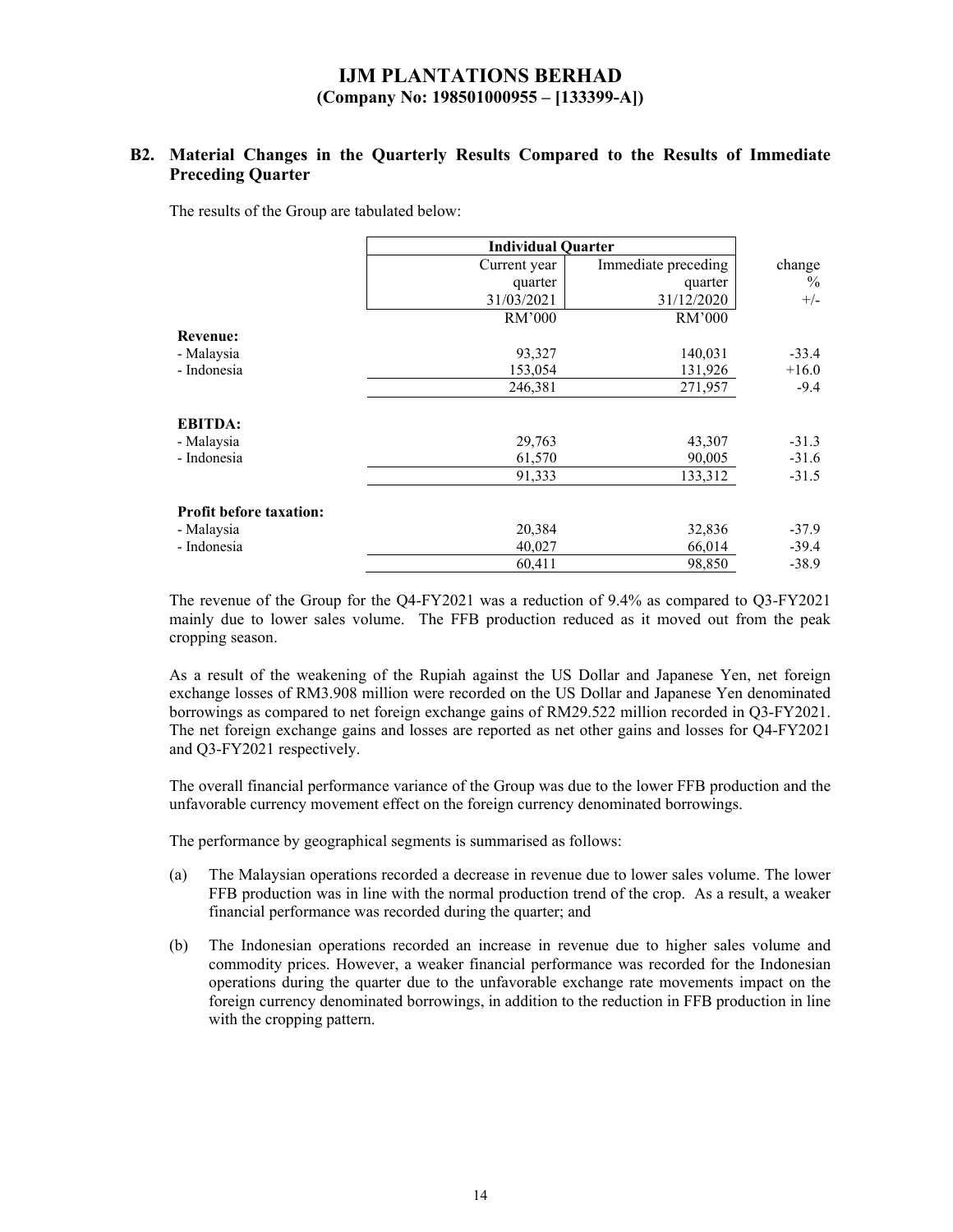## **B2. Material Changes in the Quarterly Results Compared to the Results of Immediate Preceding Quarter (continued)**

The relevant details pertaining to the results above are as follows:

|                               | <b>Individual Quarter</b> |                     |               |
|-------------------------------|---------------------------|---------------------|---------------|
|                               | Current year              | Immediate preceding | var           |
|                               | quarter                   | quarter             | $\frac{0}{0}$ |
|                               | 31/03/2021                | 31/12/2020          | $+/-$         |
| <b>Malaysian Operations</b>   |                           |                     |               |
| Own FFB production (mt)       | 80,377                    | 126,157             | $-36.3$       |
| Outside FFB crops (mt)        | 24,405                    | 38,746              | $-37.0$       |
| CPO production (mt)           | 20,312                    | 33,636              | $-39.6$       |
| PKO production (mt)           | 1,958                     | 3,277               | $-40.3$       |
| CPO sales (mt)                | 20,844                    | 37,702              | $-44.7$       |
| PKO sales (mt)                | 1,982                     | 3,163               | $-37.3$       |
| CPO price per mt (RM)         | 3,782                     | 3,191               | $+18.5$       |
| PKO price per mt (RM)         | 5,251                     | 4,195               | $+25.2$       |
| <b>Indonesian Operations</b>  |                           |                     |               |
| Own FFB production (mt)       | 162,989                   | 170,771             | -4.6          |
| Outside FFB crops (mt)        | 69,440                    | 55,575              | $+24.9$       |
| CPO production (mt)           | 37,029                    | 36,821              | $+0.6$        |
| PKO production (mt)           | 2,369                     | 1,590               | $+49.0$       |
| Own FFB sales (mt)            | 52,976                    | 53,889              | $-1.7$        |
| CPO sales (mt)                | 38,689                    | 35,009              | $+10.5$       |
| PKO sales (mt)                | 2,702                     | 1,802               | $+49.9$       |
| FFB price per mt (RM)         | 600                       | 566                 | $+6.0$        |
| CPO price per mt (RM)         | 2,724                     | 2,664               | $+2.3$        |
| PKO price per mt (RM)         | 4,127                     | 2,926               | $+41.0$       |
| <b>Closing Exchange Rates</b> | As at 31/03/2021          | As at 31/12/2020    |               |
| RM : Rupiah                   | 1:3,484                   | 1:3,484             |               |
| US Dollar: RM                 | 1:4.139                   | 1:4.029             |               |
| US Dollar : Rupiah            | 1:14,572                  | 1:14,105            |               |
| Japanese Yen : Rupiah         | 100:13,166                | 100:13,647          |               |

#### **B3. Prospects for the Coming Financial Year**

The Group could continue to face pressures arising mainly from adverse weather impact disrupting crop production, the uncertainty of commodity prices, and the volatility of the foreign exchange rates particularly that of the Rupiah against the US Dollar and Japanese Yen.

Barring any volatility in the foreign exchange rates and assuming the CPO prices remain elevated, the Group is optimistic of a favourable financial performance for the year ahead.

#### **B4. Variance of Actual Profit from Forecast Profit**

Not applicable.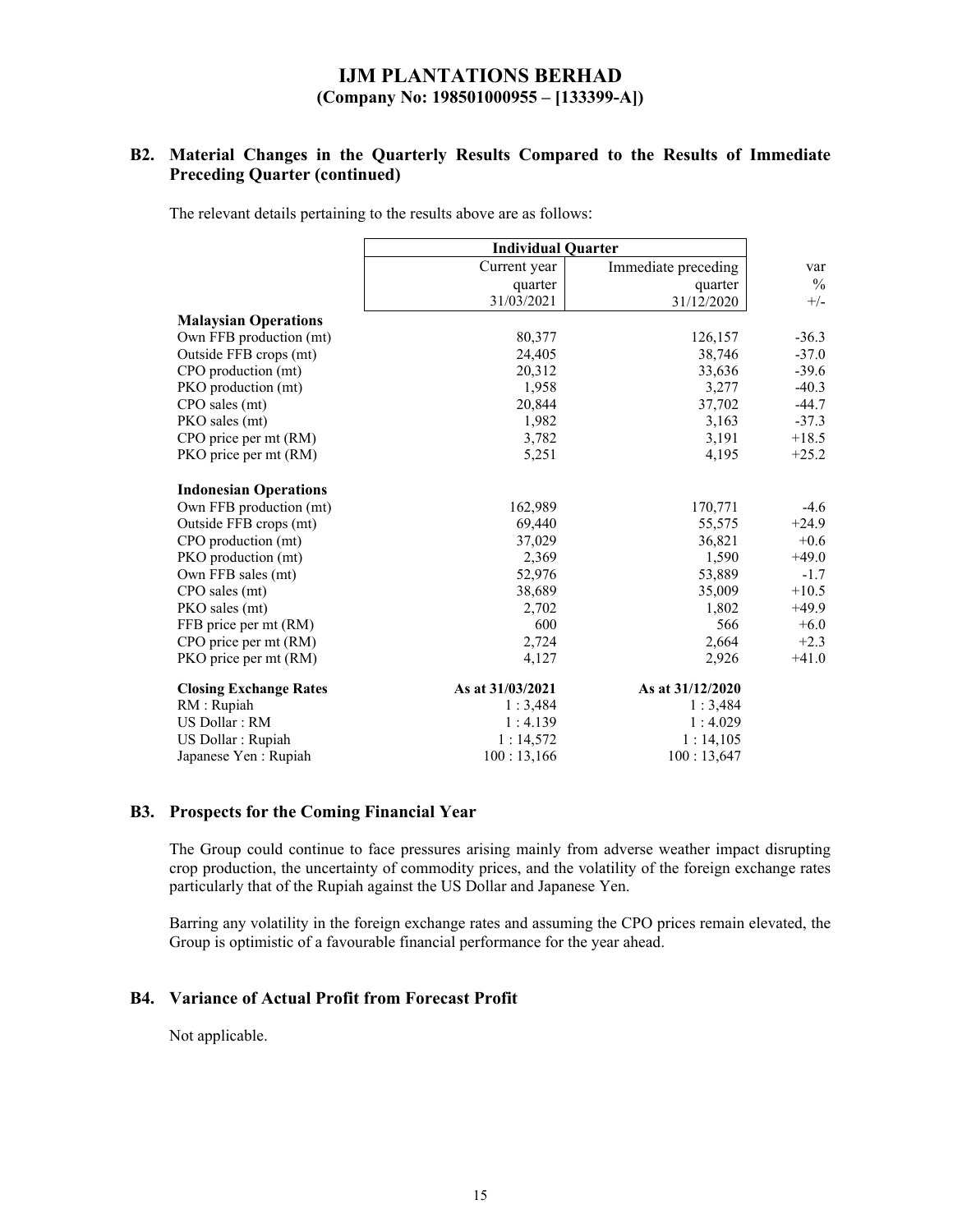### **B5. Income Tax**

The income tax expense of the Group for the financial year under review is as follows:

|                                                      | <b>INDIVIDUAL QUARTER</b><br><b>3 MONTHS ENDED</b><br><b>31 MARCH</b> |                       | <b>CUMULATIVE PERIOD</b><br><b>12 MONTHS ENDED</b><br><b>31 MARCH</b> |                       |
|------------------------------------------------------|-----------------------------------------------------------------------|-----------------------|-----------------------------------------------------------------------|-----------------------|
|                                                      | 2021<br><b>RM'000</b>                                                 | 2020<br><b>RM'000</b> | 2021<br><b>RM'000</b>                                                 | 2020<br><b>RM'000</b> |
| Current tax:                                         |                                                                       |                       |                                                                       |                       |
| - Malaysian income tax                               | 3,284                                                                 | 2,280                 | 29,541                                                                | 14,145                |
| - Overseas taxation                                  | 513                                                                   |                       | 10,156                                                                |                       |
| Deferred tax:                                        |                                                                       |                       |                                                                       |                       |
| - (Reversal)/origination of temporary<br>differences | (3,490)                                                               | 10,555                | 17,425                                                                | 8,362                 |
|                                                      | 307                                                                   | 12.835                | 57,122                                                                | 22,507                |

The current statutory tax rates in Malaysia and Indonesia are 24% and 22% respectively. The effective tax rate of the Group was impacted by the utilisation of tax losses and recognition of deferred tax assets previously not recognised.

### **B6. Corporate Proposals**

At the close of the quarter, there were no corporate proposals that were pending completion.

### **B7. Group Borrowings**

The particulars of the Group's borrowings as at 31 March 2021 are as follows:

| <b>Short term borrowings</b>                              |               | RM'000     |
|-----------------------------------------------------------|---------------|------------|
| Unsecured:                                                |               |            |
| - Revolving credit - i                                    |               | 100,000    |
| Unsecured:                                                |               |            |
| - Term loans                                              |               | 95,857     |
|                                                           |               | 195,857    |
| Long term borrowings                                      |               |            |
| Unsecured:                                                |               |            |
| - Term loans                                              |               | 501,476    |
| <b>Total borrowings</b>                                   |               | 697,333    |
|                                                           |               |            |
| Foreign currency<br>Local and foreign currency borrowings |               | RM'000     |
| included in the above are as follows:                     | $000^{\circ}$ | Equivalent |
|                                                           |               |            |
| US Dollar                                                 | 104,900       | 438,709    |
| Japanese Yen                                              | 4,197,760     | 158,624    |
| Ringgit Malaysia                                          |               | 100,000    |
|                                                           |               | 697,333    |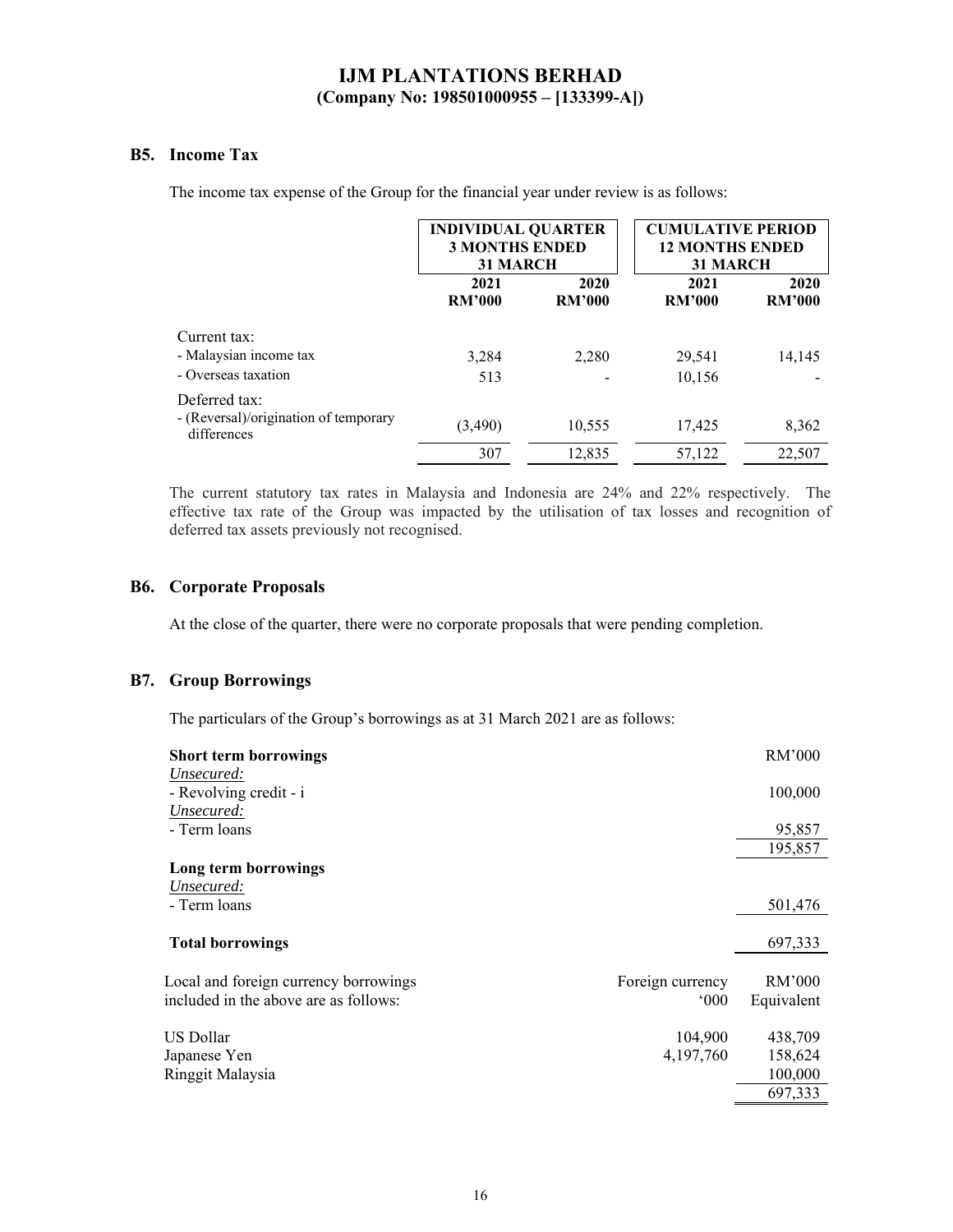### **B8. Changes in Material Litigation**

There was no material litigation since 31 March 2020.

### **B9. Dividend Payable**

In respect of the financial year ended 31 March 2021, a single tier interim dividend amounting to 10.0 sen per share (Financial year ended 2020: 2.0 sen per share) is payable on 30 July 2021 to every member who is entitled to receive the dividend as at 5.00 p.m. on 14 July 2021.

The Directors do not recommend the payment of any final dividend for the financial year ended 31 March 2021.

### **B10. Earnings/(loss) per Share**

|                                                                                              | <b>INDIVIDUAL</b><br><b>QUARTER</b><br><b>3 MONTHS ENDED</b><br><b>31 MARCH</b> |           | <b>CUMULATIVE</b><br><b>PERIOD</b><br><b>12 MONTHS ENDED</b><br><b>31 MARCH</b> |           |
|----------------------------------------------------------------------------------------------|---------------------------------------------------------------------------------|-----------|---------------------------------------------------------------------------------|-----------|
|                                                                                              | 2021                                                                            | 2020      | 2021                                                                            | 2020      |
| <b>Basic earnings/(loss)</b> per share                                                       |                                                                                 |           |                                                                                 |           |
| Net earnings/(loss) for the period/year<br>attributable to owners of the Company<br>(RM'000) | 57,417                                                                          | (76, 387) | 205,083                                                                         | (63, 423) |
| Weighted average number of ordinary<br>shares in issue $('000')$                             | 880,580                                                                         | 880,580   | 880,580                                                                         | 880,580   |
| Basic earnings/(loss) per share (sen)                                                        | 6.52                                                                            | (8.67)    | 23.29                                                                           | (7.20)    |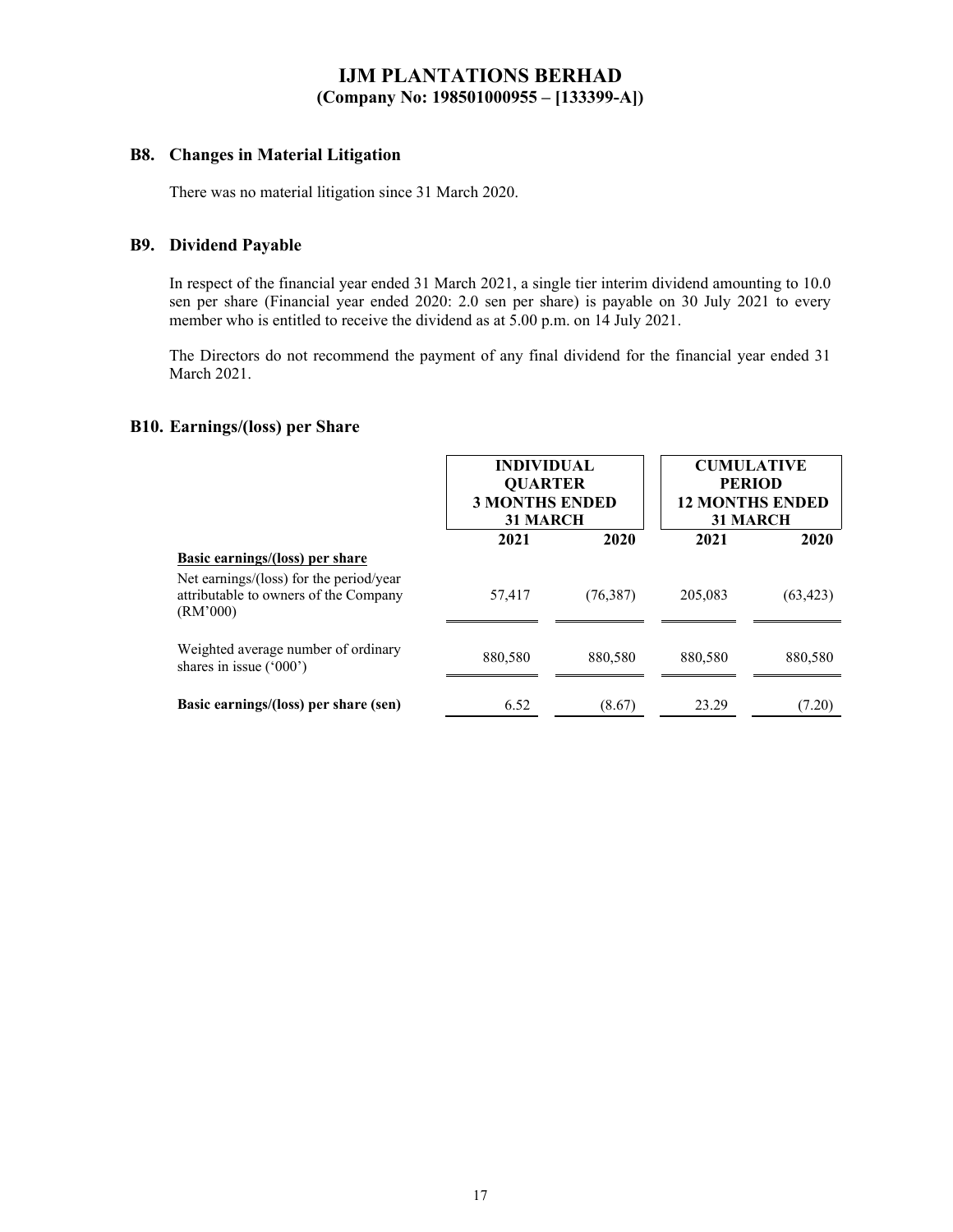|                                                              | <b>INDIVIDUAL</b><br><b>QUARTER</b><br><b>3 MONTHS ENDED</b><br>31 MARCH |                       | <b>CUMULATIVE</b><br><b>PERIOD</b><br><b>12 MONTHS ENDED</b><br>31 MARCH |                       |
|--------------------------------------------------------------|--------------------------------------------------------------------------|-----------------------|--------------------------------------------------------------------------|-----------------------|
|                                                              | 2021<br><b>RM'000</b>                                                    | 2020<br><b>RM'000</b> | 2021<br><b>RM'000</b>                                                    | 2020<br><b>RM'000</b> |
| Interest income                                              | 1,034                                                                    | 1,000                 | 3,807                                                                    | 4,384                 |
| Net foreign exchange (losses)/gains                          | (3,908)                                                                  | (62,965)              | 82,390                                                                   | (49, 393)             |
| Finance costs - Net foreign exchange loss                    |                                                                          | (37,717)              |                                                                          | (37, 717)             |
| Other income/(loss)                                          | 519                                                                      | (568)                 | 2,093                                                                    | 1,976                 |
| Fair value (losses)/gains on crude palm oil<br>pricing swaps | (1,233)                                                                  | 14,156                | (12, 549)                                                                | (7,881)               |
| Fair value gains/(losses) on interest rate swaps             | 128                                                                      | (2, 843)              | 325                                                                      | (3,257)               |
| Finance costs - interest expense                             | (3, 477)                                                                 | (5,180)               | (17,350)                                                                 | (23, 546)             |
| Finance costs - lease (expense)/reversal                     | (118)                                                                    | 828                   | (922)                                                                    |                       |
| Depreciation and amortisation                                | (27, 327)                                                                | (26, 694)             | (116,919)                                                                | (111, 864)            |
| Impairment losses on other receivables                       |                                                                          | (4,000)               |                                                                          | (4,000)               |
| Net realisable value adjustment on inventories               |                                                                          | (5,441)               |                                                                          | (5,441)               |

# **B11. Notes to the Condensed Statement of Comprehensive Income**

*The above disclosure is prepared in accordance with paragraph 16 of Appendix 9B of the Main Market Listing Requirements ("MMLR") issued by Bursa Malaysia Securities Berhad. Except for the above, the rest of the items required for disclosures pursuant to paragraph 16 of the MMLR are not applicable to the Group.*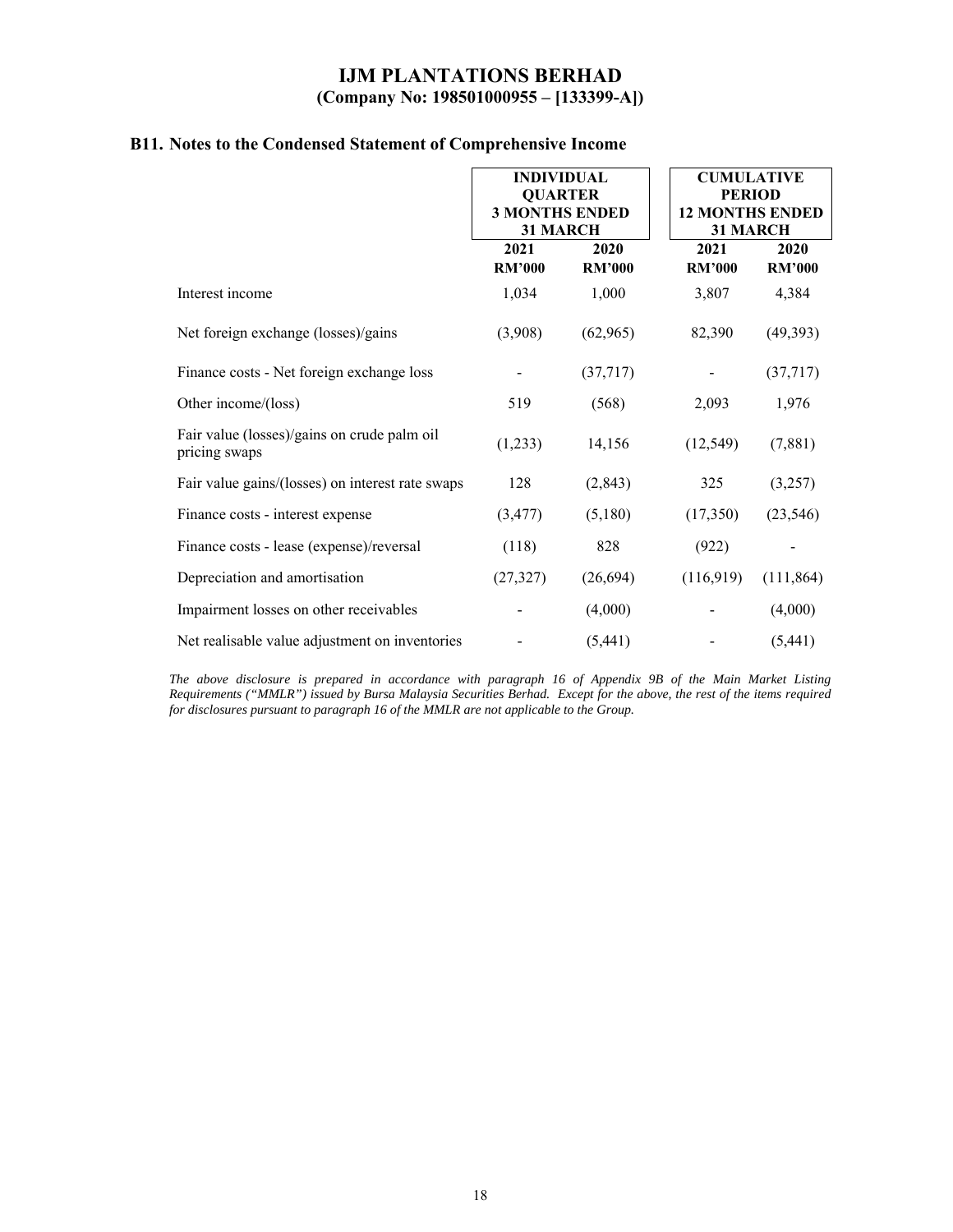### **B12. Financial Instruments**

(a) Crude Palm Oil Pricing Swap Contracts

The Group entered into Crude Palm Oil ("CPO") pricing swap contracts offered by certain reputable banks in Malaysia to mitigate the exposure to fluctuations in the price of CPO in accordance with the guidelines set by the Board of Directors.

As at the date of the statement of financial position, the outstanding notional volume and value of the CPO pricing swap contracts and their fair values are as follows:

|                    | Notional volume    | Notional value     |                   |
|--------------------|--------------------|--------------------|-------------------|
|                    | outstanding as at  | outstanding as at  | Fair value of     |
|                    | the date of        | the date of        | derivative        |
|                    | statement of       | statement of       | financial         |
| CPO pricing swap   | financial position | financial position | asset/(liability) |
| contracts          | (Metric tonnes)    | (RM'000)           | (RM'000)          |
|                    |                    |                    |                   |
| - Less than 1 year | 2,250              | 5,546              | (3,078)           |

There is no change in the financial risk management and related accounting policy on the CPO pricing swaps since the end of the previous financial year.

#### (b) Interest Rate Swap Contracts

The Group entered into Interest Rate Swap ("IRS") contracts offered by a reputable bank in Malaysia to mitigate the exposure to fluctuations in the interest rates of its US Dollar borrowings. The Group has entered into IRS contracts to swap a portion of its US Dollar borrowings which are under floating rates to fixed rates.

As at the date of the statement of financial position, the outstanding notional value of the IRS contracts and their fair value are as follows:

|                    |               | Notional value     |                   |
|--------------------|---------------|--------------------|-------------------|
|                    |               | outstanding as at  | Fair value of     |
|                    |               | the date of        | derivative        |
|                    |               | statement of       | financial         |
| Interest rate swap |               | financial position | asset/(liability) |
| contracts          | Base currency | (RM'000)           | (RM'000)          |
|                    |               |                    |                   |
| - Less than 1 year | USD           | 163,104            | (1,310)           |